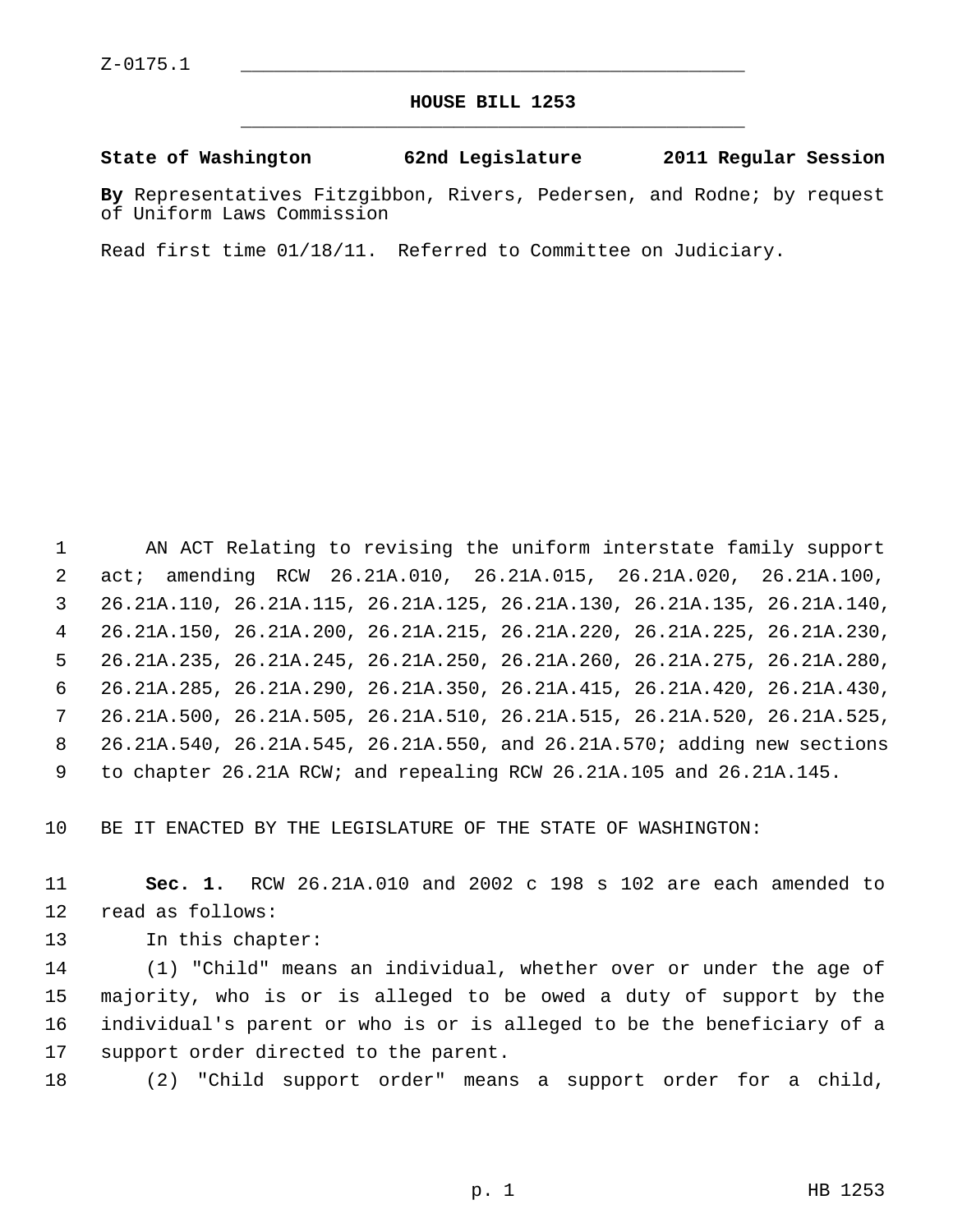1 including a child who has attained the age of majority under the law of 2 the issuing state or foreign country.

 3 (3) "Convention" means the convention on the international recovery 4 of child support and other forms of family maintenance, concluded at 5 the Hague on November 23, 2007.

6  $(4)$  "Duty of support" means an obligation imposed or imposable by 7 law to provide support for a child, spouse, or former spouse, including 8 an unsatisfied obligation to provide support.

9  $((+4))$  (5) "Foreign country" means a country, including a 10 political subdivision thereof, other than the United States, that under 11 its law authorizes the issuance of support orders and:

12 (a) Which has been declared under the law of the United States to 13 be a foreign reciprocating country;

14 (b) Which has established a reciprocal arrangement for child 15 support with this state as provided in RCW 26.21A.230;

16 (c) Which has enacted a law or established procedures for the 17 issuance and enforcement of support orders which are substantially 18 similar to the procedures under this chapter; or

19 (d) In which the convention is in force with respect to the United 20 States.

21 (6) "Foreign support order" means a support order of a foreign 22 tribunal.

 (7) "Foreign tribunal" means a court, administrative agency, or quasi-judicial entity of a foreign country authorized to establish, enforce, or modify support orders or to determine parentage of a child. The term includes a competent authority in a proceeding subject to Article 7 of this chapter, which may be a judicial or administrative authority in a proceeding in a foreign country.

29 (8) "Home state" means the state or foreign country in which a 30 child lived with a parent or a person acting as parent for at least six 31 consecutive months immediately preceding the time of filing of a 32 petition or comparable pleading for support and, if a child is less 33 than six months old, the state or foreign country in which the child 34 lived from birth with any of them. A period of temporary absence of 35 any of them is counted as part of the six-month or other period.

 $36$  ( $(\overline{5})$ ) (9) "Income" includes earnings or other periodic 37 entitlements to money from any source and any other property subject to 38 withholding for support under the law of this state.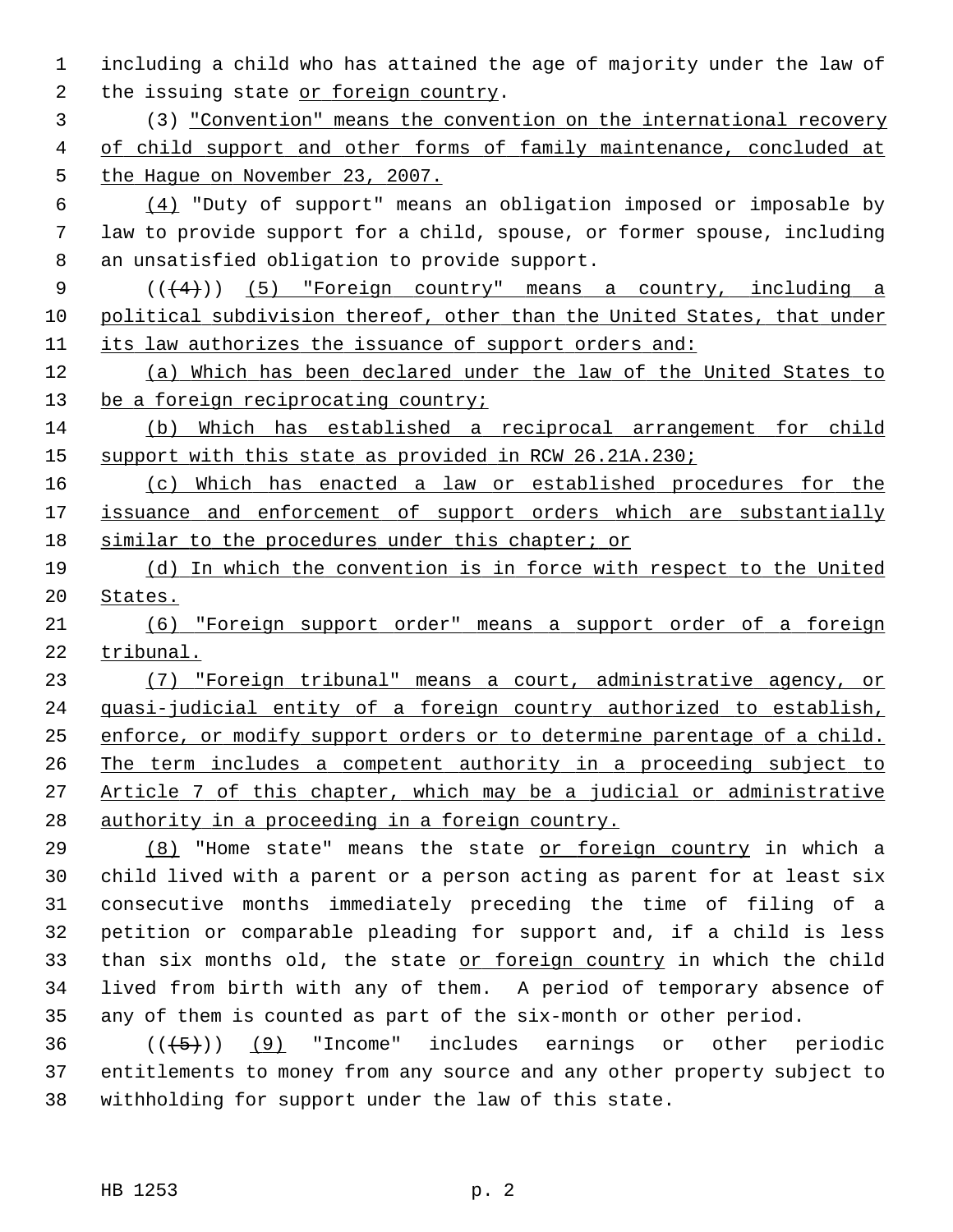$1$  ( $(\frac{16}{10})$   $(10)$  "Income-withholding order" means an order or other 2 legal process directed to an obligor's employer or other debtor, as 3 defined by RCW 50.04.080, to withhold support from the income of the 4 obligor.

 (( $\{7\}$  "Initiating state" means a state from which a proceeding is forwarded or in which a proceeding is filed for forwarding to a responding state under this chapter or a law or procedure substantially 8 similar to this chapter.

9  $(3)$   $(8)$ )) (11) "Initiating tribunal" means the authorized tribunal (( $\frac{1}{1}$ ) 10 an initiating)) of a state or foreign country from which a proceeding 11 is forwarded or in which a proceeding is filed for forwarding to 12 another state or foreign country.

13 (12) "Issuing foreign country" means the country in which a 14 tribunal issues a support order or judgment determining parentage.

15  $((+9))$  (13) "Issuing state" means the state in which a tribunal 16 issues a support order or ((renders)) a judgment determining parentage. 17  $((+10))$  (14) "Issuing tribunal" means the tribunal of a state or 18 foreign country that issues a support order or ((renders)) a judgment

19 determining parentage of a child.

20  $((+11))$  (15) "Law" includes decisional and statutory law and rules 21 having the force of law.

22  $((+12))$   $(16)$  "Obligee" means:

23 (a) An individual to whom a duty of support is or is alleged to be 24 owed or in whose favor a support order has been issued or a judgment 25 determining parentage has been ((rendered)) issued;

26 (b) A state  $((\theta \cdot r))$ , a political subdivision of a state, or a 27 foreign country, to which the rights under a duty of support or support 28 order have been assigned or which has independent claims based on 29 financial assistance provided to an individual obligee in place of 30 child support;  $((\theta \cdot r))$ 

31 (c) An individual seeking a judgment determining parentage of the 32 individual's child; or

33 (d) A person that is a creditor in a proceeding subject to Article 34 7 of this chapter.

35  $((+13))$   $(17)$  "Obligor" means an individual, or the estate of a 36 decedent:

37 (a) Who owes or is alleged to owe a duty of support;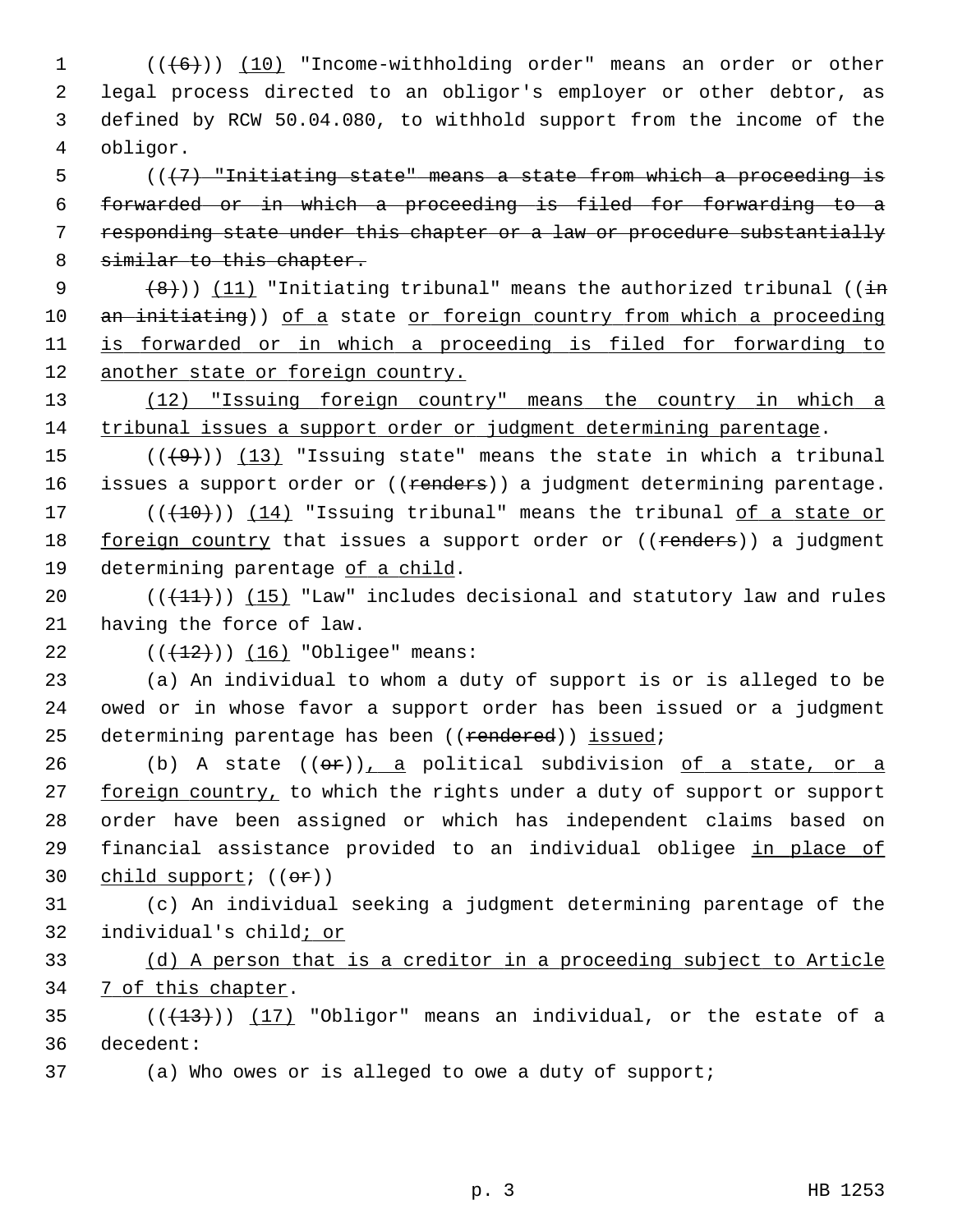1 (b) Who is alleged but has not been adjudicated to be a parent of 2 a child;  $((\theta \cdot \hat{r}))$ 

3 (c) Who is liable under a support order; or

 4 (d) Who is a debtor in a proceeding subject to Article 7 of this 5 chapter.

 $6$  ( $(\frac{14}{14})$ ) (18) "Outside this state" means a location in another 7 state or a country other than the United States, whether or not the 8 country is defined as a foreign country.

 9 (19) "Person" means: An individual, corporation, business trust, 10 estate, trust, partnership, limited liability company, association, 11 joint venture, public corporation, government( $(i+1)$ ) or governmental 12 subdivision, agency, or instrumentality( $(i + \text{public corporation}.)$ ), or 13 any other legal or commercial entity.

 $14$  (( $(15)$ )) (20) "Record" means information that is inscribed on a 15 tangible medium or that is stored in an electronic or other medium and 16 is retrievable in perceivable form.

17  $((+16))$   $(21)$  "Register" means to record or file in a tribunal of 18 this state a support order or judgment determining parentage (( $\frac{1}{2}$  the 19 appropriate location for the recording or filing of foreign judgments 20 generally or foreign support orders specifically)) issued in another 21 state or foreign country.

22 ( $(417)$ ) (22) "Registering tribunal" means a tribunal in which a 23 support order or judgment determining parentage is registered.

 $24$  ( $(\overline{+18})$ ) (23) "Responding state" means a state in which a 25 proceeding is filed or to which a proceeding is forwarded for filing 26 from ((an initiating)) another state ((under this chapter or a law or 27 procedure substantially similar to this chapter)) or foreign country.

28  $((+19))$   $(24)$  "Responding tribunal" means the authorized tribunal 29 in a responding state or foreign country.

30  $((+20))$   $(25)$  "Spousal support order" means a support order for a 31 spouse or former spouse of the obligor.

 $(1+21)$  (26) "State" means a state of the United States, the 33 District of Columbia, Puerto Rico, the United States Virgin Islands, or 34 any territory or insular possession subject to the jurisdiction of the 35 United States. The term includes ( $\left( \div \right)$ 

36  $(a+)$ ) an Indian nation or tribe(( $\dot{a}$  and

37 (b) A foreign country or political subdivision that: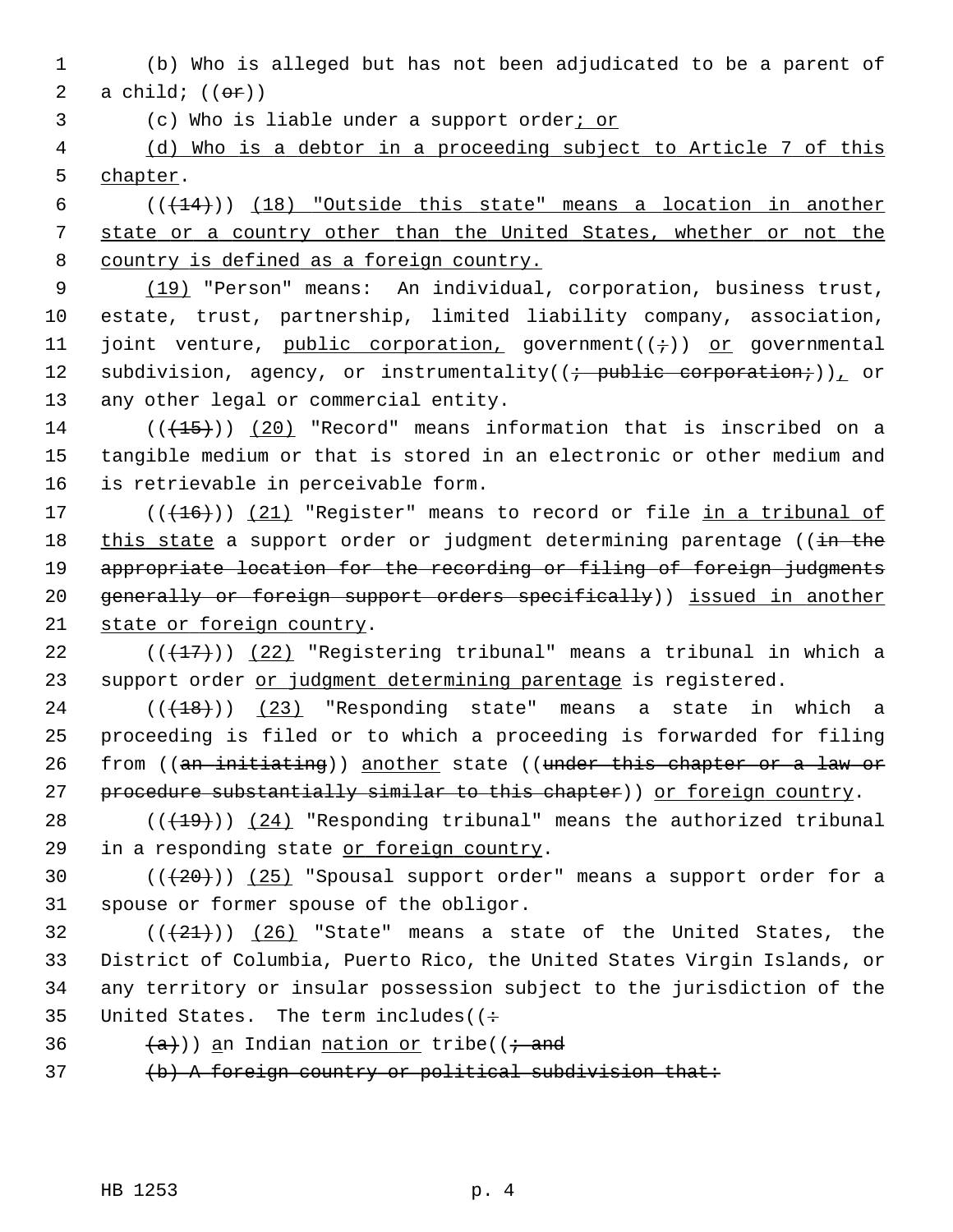- 1 (i) Has been declared to be a foreign reciprocating country or 2 political subdivision under federal law;
- 3 (ii) Has established a reciprocal arrangement for child support 4 with this state as provided in RCW 26.21A.235; or

 5 (iii) Has enacted a law or established procedures for issuance and 6 enforcement of support orders which are substantially similar to the 7 procedures under this chapter)).

8  $((+22))$  (27) "Support enforcement agency" means a public official 9 or agency authorized to  $((see k))$ :

10 (a) Seek enforcement of support orders or laws relating to the duty 11 of support;

12 (b) Seek establishment or modification of child support;

- 13 (c) Request determination of parentage of a child;
- 14 (d) ((Location of)) Attempt to locate obligors or their assets; or
- 15 (e) Request determination of the controlling child support order.

16  $((+23))$   $(28)$  "Support order" means a judgment, decree, order, 17 decision, or directive, whether temporary, final, or subject to 18 modification, issued ((by a tribunal)) in a state or foreign country 19 for the benefit of a child, a spouse, or a former spouse, that provides 20 for monetary support, health care, arrearages, retroactive support, or 21 reimbursement $((\frac{1}{\epsilon} - \text{and}))$  for financial assistance provided to an 22 individual obligee in place of child support. It may include related 23 costs and fees, interest, income withholding, automatic adjustment, 24 attorneys' fees, and other relief.

25  $((+24))$   $(29)$  "Tribunal" means a court, administrative agency, or 26 quasi-judicial entity authorized to establish, enforce, or modify 27 support orders or to determine parentage.

28 (30) "United States" means all states.

29 **Sec. 2.** RCW 26.21A.015 and 2002 c 198 s 103 are each amended to 30 read as follows:

31 (1) The superior court is the state tribunal for judicial 32 proceedings and the department of social and health services division 33 of child support is the state tribunal for administrative proceedings.

34 (2) The department of social and health services is the support 35 enforcement agency of this state.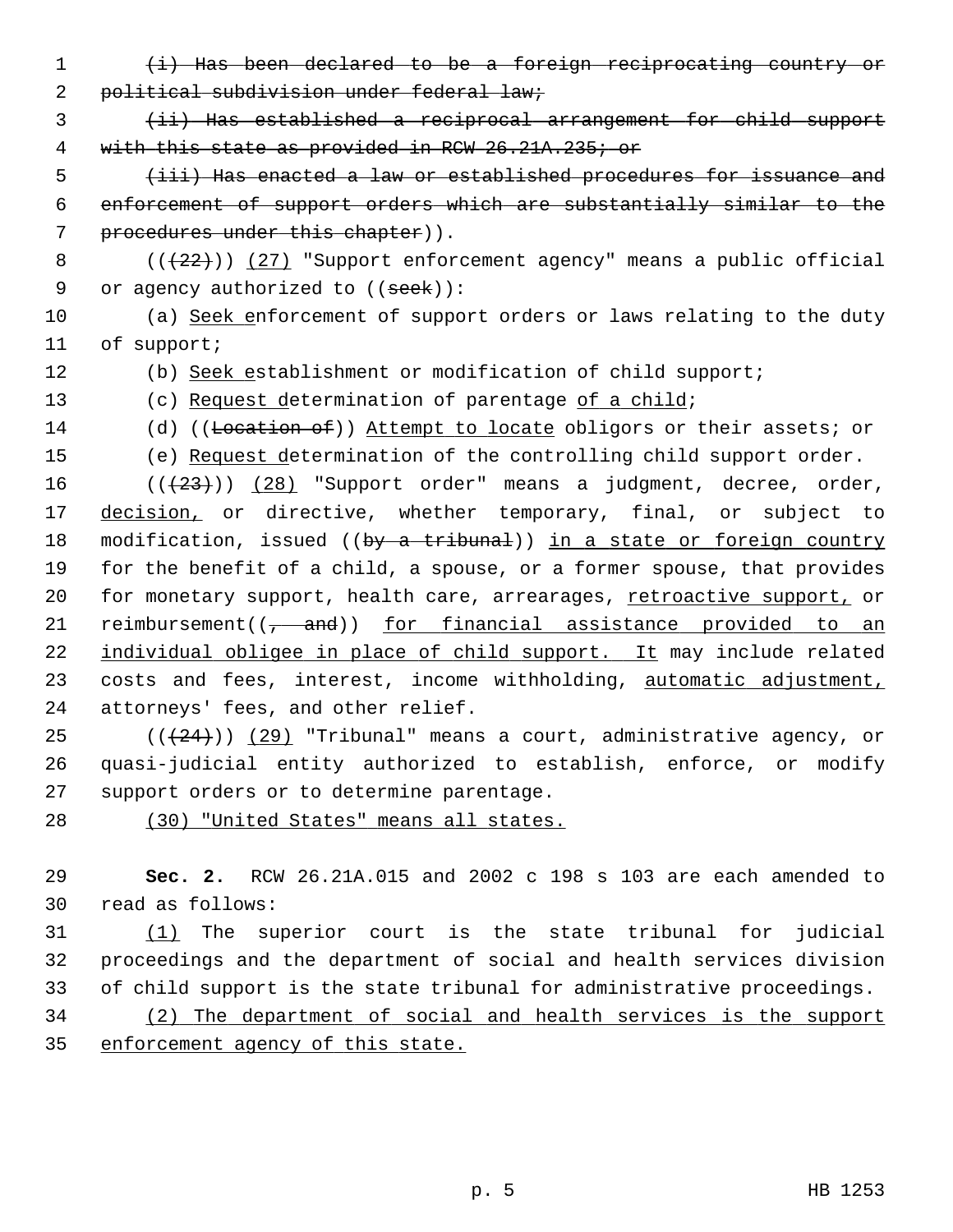1 **Sec. 3.** RCW 26.21A.020 and 2002 c 198 s 104 are each amended to 2 read as follows:

 3 (1) Remedies provided by this chapter are cumulative and do not 4 affect the availability of remedies under other law((<del>, including</del>)) or 5 the recognition of a support order ((of a foreign country or political 6 subdivision)) on the basis of comity.

7 (2) This chapter does not:

 8 (a) Provide the exclusive method of establishing or enforcing a 9 support order under the law of this state; or

10 (b) Grant a tribunal of this state jurisdiction to render judgment 11 or issue an order relating to child custody or visitation in a 12 proceeding under this chapter.

13 **Sec. 4.** RCW 26.21A.100 and 2002 c 198 s 201 are each amended to 14 read as follows:

15 (1) In a proceeding to establish or enforce a support order or to 16 determine parentage of a child, a tribunal of this state may exercise 17 personal jurisdiction over a nonresident individual or the individual's 18 quardian or conservator if:

19 (a) The individual is personally served with a citation, summons, 20 or notice within this state;

21 (b) The individual submits to the jurisdiction of this state by 22 consent in a record, by entering a general appearance, or by filing a 23 responsive document having the effect of waiving any contest to 24 personal jurisdiction;

25 (c) The individual resided with the child in this state;

26 (d) The individual resided in this state and provided prenatal 27 expenses or support for the child;

28 (e) The child resides in this state as a result of the acts or 29 directives of the individual;

30 (f) The individual engaged in sexual intercourse in this state and 31 the child may have been conceived by that act of intercourse;

32 (g) The individual asserted parentage in the putative father 33 registry maintained in this state by the state registrar of vital 34 statistics; or

35 (h) There is any other basis consistent with the constitutions of 36 this state and the United States for the exercise of personal 37 jurisdiction.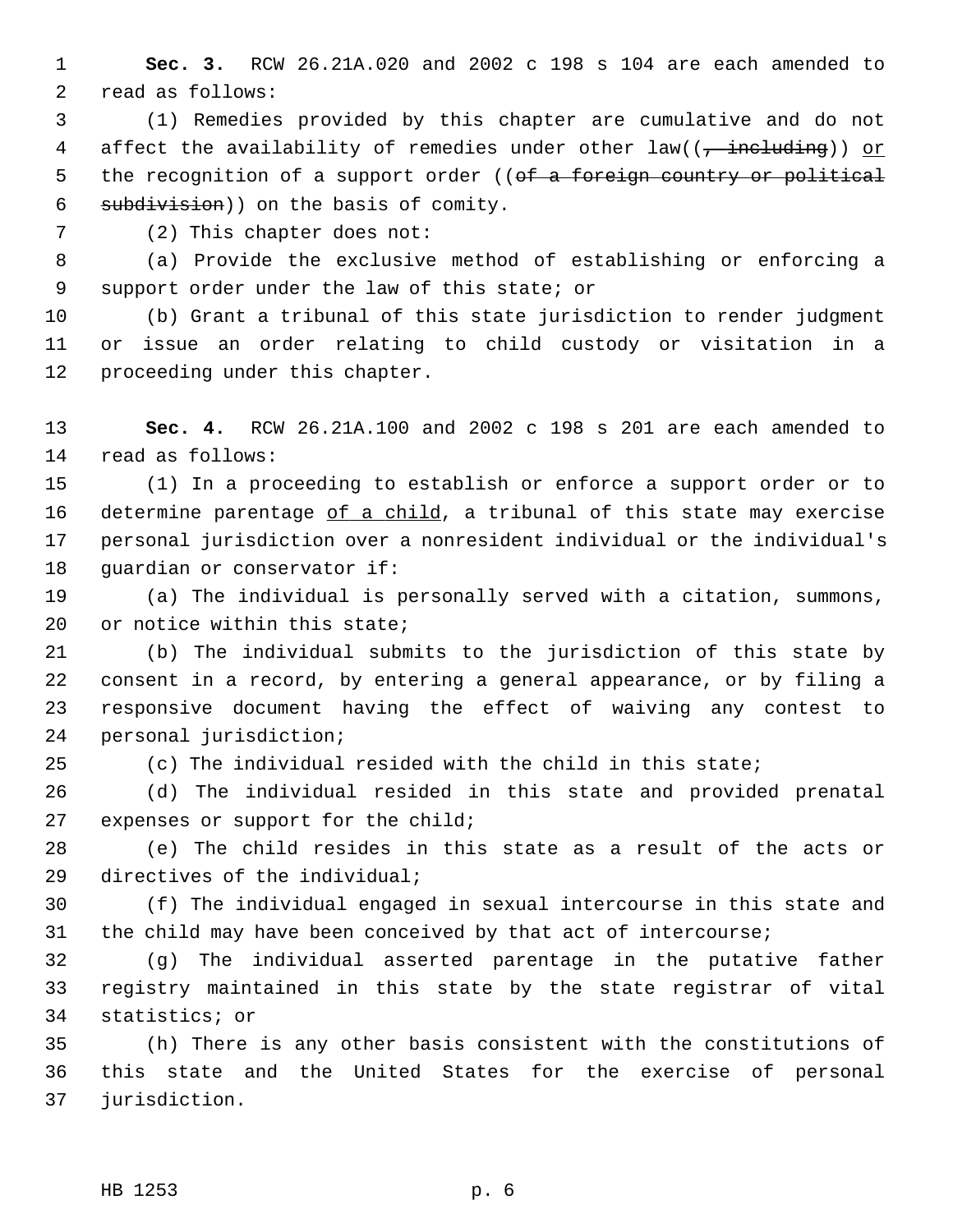1 (2) The bases of personal jurisdiction set forth in subsection (1) 2 of this section or in any other law of this state may not be used to 3 acquire personal jurisdiction for a tribunal of  $((the))$  this state to 4 modify a child support order of another state unless the requirements 5 of RCW 26.21A.550 ((or 26.21A.570)) are met, or, in the case of a 6 foreign support order, unless the requirements of RCW 26.21A.570 are 7 met.

8 (((3) Personal jurisdiction acquired under subsection (1) of this 9 section continues so long as the tribunal of this state that acquired 10 personal jurisdiction has continuing, exclusive jurisdiction to enforce 11 or modify its order.))

12 **Sec. 5.** RCW 26.21A.110 and 2002 c 198 s 203 are each amended to 13 read as follows:

14 Under this chapter, a tribunal of this state may serve as an 15 initiating tribunal to forward proceedings to a tribunal of another 16 state and as a responding tribunal for proceedings initiated in another 17 state or foreign country.

18 **Sec. 6.** RCW 26.21A.115 and 2002 c 198 s 204 are each amended to 19 read as follows:

20 (1) A tribunal of this state may exercise jurisdiction to establish 21 a support order if the petition or comparable pleading is filed after 22 a petition or comparable pleading is filed in another state or foreign 23 country only if:

24 (a) The petition or comparable pleading in this state is filed 25 before the expiration of the time allowed in the other state or foreign 26 country for filing a responsive pleading challenging the exercise of 27 jurisdiction by the other state or foreign country;

28 (b) The contesting party timely challenges the exercise of 29 jurisdiction in the other state or foreign country; and

30 (c) If relevant, this state is the home state of the child.

31 (2) A tribunal of this state may not exercise jurisdiction to 32 establish a support order if the petition or comparable pleading is 33 filed before a petition or comparable pleading is filed in another 34 state or foreign country if:

35 (a) The petition or comparable pleading in the other state or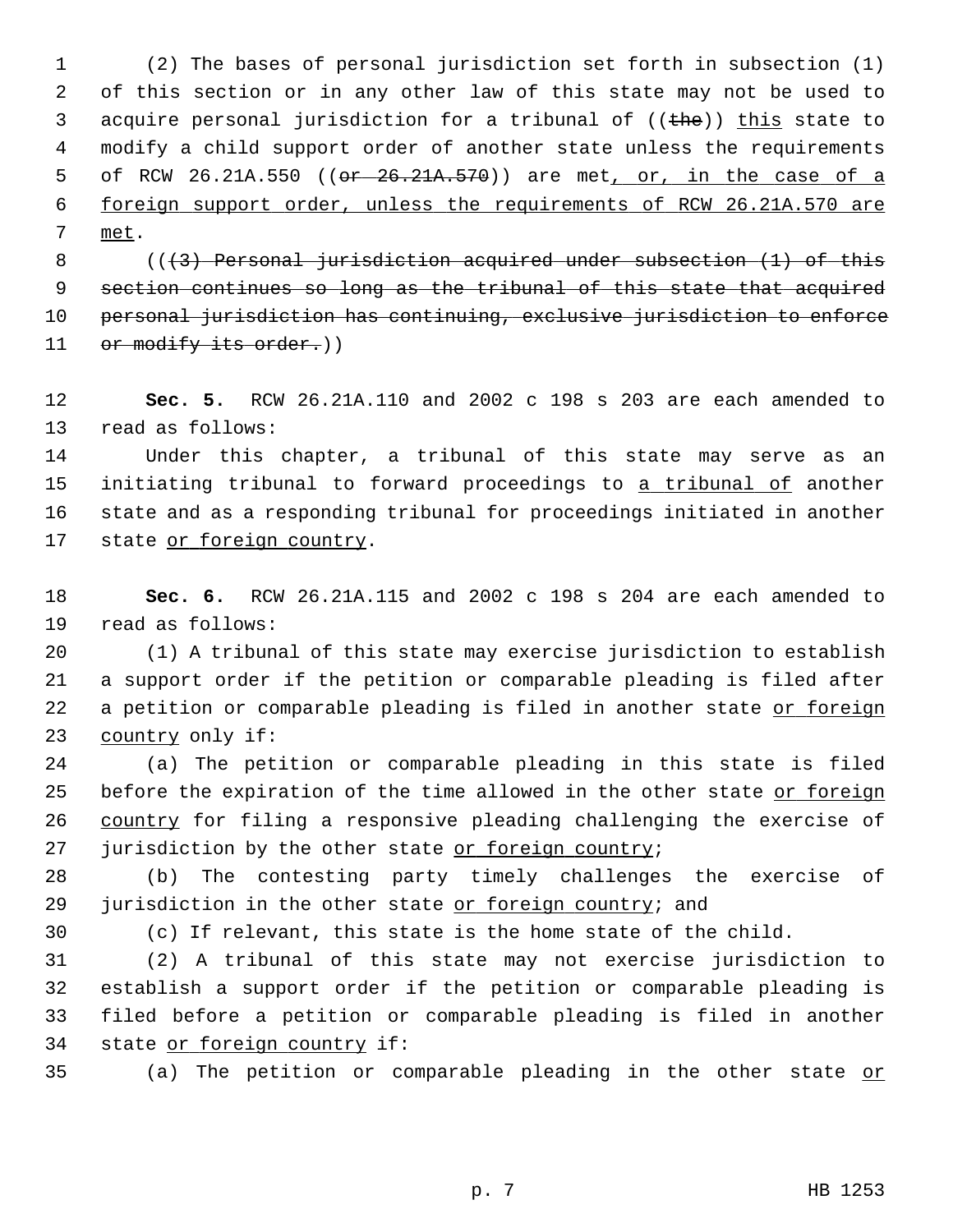1 foreign country is filed before the expiration of the time allowed in 2 this state for filing a responsive pleading challenging the exercise of 3 jurisdiction by this state;

 4 (b) The contesting party timely challenges the exercise of 5 jurisdiction in this state; and

 6 (c) If relevant, the other state or foreign country is the home 7 state of the child.

 8 **Sec. 7.** RCW 26.21A.125 and 2002 c 198 s 206 are each amended to 9 read as follows:

10 (1) A tribunal of this state that has issued a child support order 11 consistent with the law of this state may serve as an initiating 12 tribunal to request a tribunal of another state to enforce:

13 (a) The order if the order is the controlling order and has not 14 been modified by a tribunal of another state that assumed jurisdiction 15 pursuant to the uniform interstate family support act; or

16 (b) A money judgment for arrears of support and interest on the 17 order accrued before a determination that an order of a tribunal of 18 ((other)) another state is the controlling order.

19 (2) A tribunal of this state having continuing jurisdiction over a 20 support order may act as a responding tribunal to enforce the order.

21 **Sec. 8.** RCW 26.21A.130 and 2002 c 198 s 207 are each amended to 22 read as follows:

23 (1) If a proceeding is brought under this chapter and only one 24 tribunal has issued a child support order, the order of that tribunal 25 controls and must be so recognized.

26 (2) If a proceeding is brought under this chapter, and two or more 27 child support orders have been issued by tribunals of this state or 28 another state or foreign country with regard to the same obligor and 29 same child, a tribunal of this state having personal jurisdiction over 30 both the obligor and individual obligee shall apply the following rules 31 and by order shall determine which order controls:

32 (a) If only one of the tribunals would have continuing, exclusive 33 jurisdiction under this chapter, the order of that tribunal controls 34 and must be so recognized.

35 (b) If more than one of the tribunals would have continuing, 36 exclusive jurisdiction under this chapter( $(\frac{\tau}{l})$ ):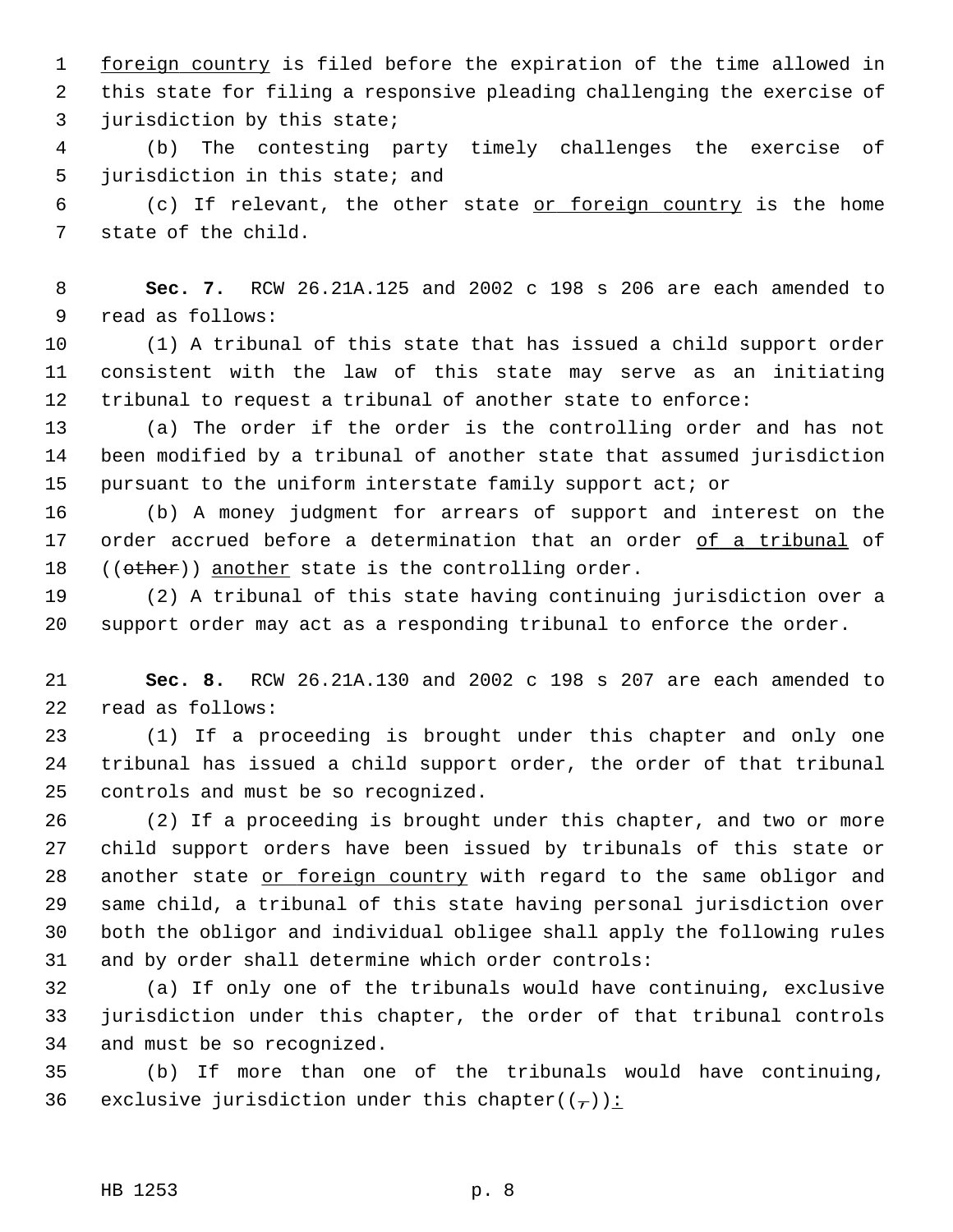1 (i) An order issued by a tribunal in the current home state of the 2 child controls( $(-$  However,)); or

 3 (ii) If an order has not been issued in the current home state of 4 the child, the order most recently issued controls.

 5 (c) If none of the tribunals would have continuing, exclusive 6 jurisdiction under this chapter, the tribunal of this state shall issue 7 a child support order, which controls.

 8 (3) If two or more child support orders have been issued for the 9 same obligor and same child, upon request of a party who is an 10 individual or a support enforcement agency, a tribunal of this state 11 having personal jurisdiction over both the obligor and the obligee who 12 is an individual shall determine which order controls under subsection 13 (2) of this section. The request may be filed with a registration for 14 enforcement or registration for modification pursuant to Article 6 of 15 this chapter, or may be filed as a separate proceeding.

16 (4) A request to determine which is the controlling order must be 17 accompanied by a copy of every child support order in effect and the 18 applicable record of payments. The requesting party shall give notice 19 of the request to each party whose rights may be affected by the 20 determination.

21 (5) The tribunal that issued the controlling order under subsection 22 (1), (2), or (3) of this section has continuing jurisdiction to the 23 extent provided in RCW 26.21A.120 or 26.21A.125.

24 (6) A tribunal of this state that determines by order which is the 25 controlling order under subsection  $(2)(a)$  or  $(b)$  or  $(3)$  of this section 26 or that issues a new controlling order under subsection (2)(c) of this 27 section shall state in that order:

28 (a) The basis upon which the tribunal made its determination;

29 (b) The amount of prospective support, if any; and

30 (c) The total amount of consolidated arrears and accrued interest, 31 if any, under all of the orders after all payments made are credited as 32 provided by RCW 26.21A.140.

33 (7) Within thirty days after issuance of an order determining which 34 is the controlling order, the party obtaining the order shall file a 35 certified copy of it in each tribunal that issued or registered an 36 earlier order of child support. A party or support enforcement agency 37 obtaining the order that fails to file a certified copy is subject to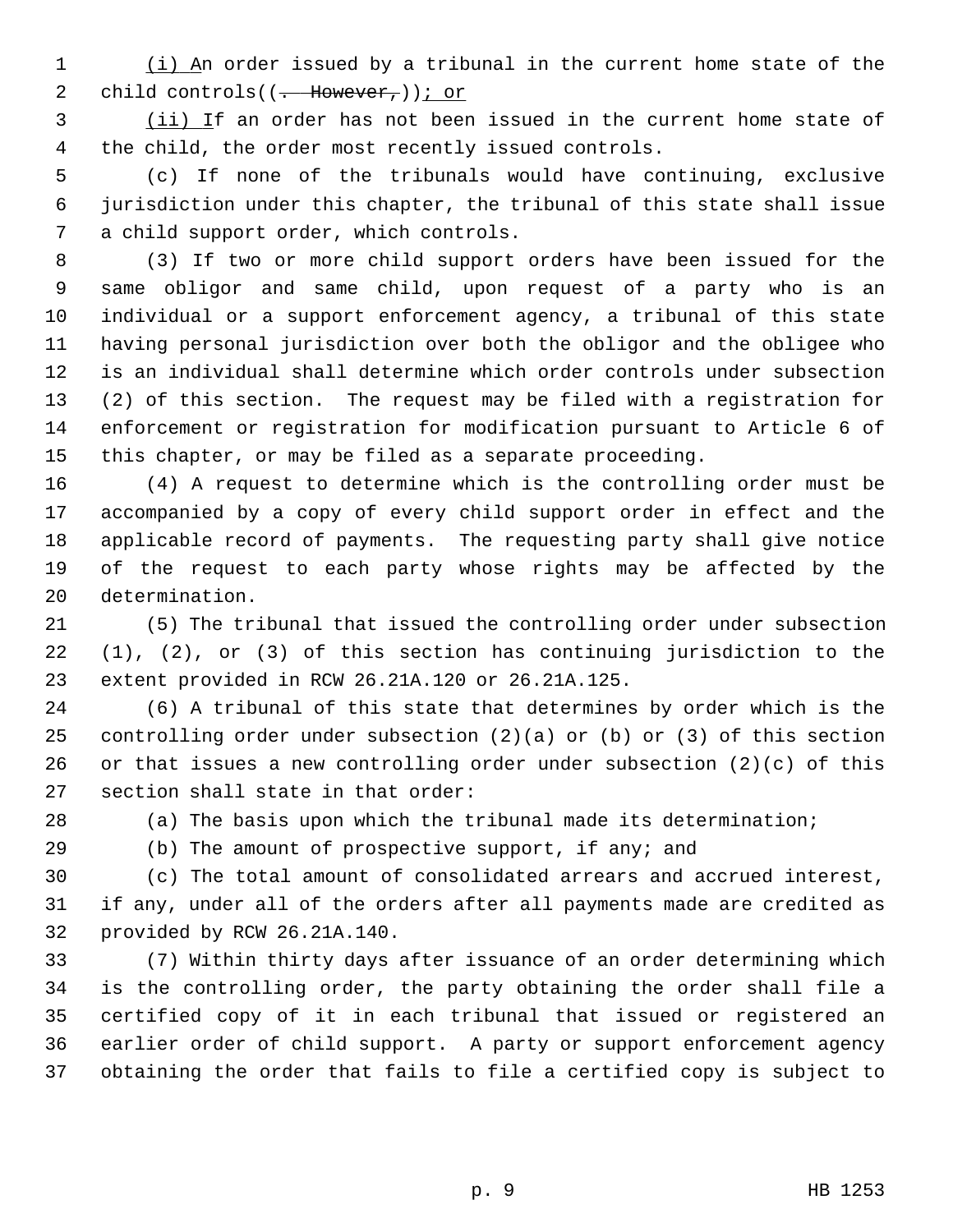1 appropriate sanctions by a tribunal in which the issue of failure to 2 file arises. The failure to file does not affect the validity or 3 enforceability of the controlling order.

 4 (8) An order that has been determined to be the controlling order, 5 or a judgment for consolidated arrears of support and interest, if any, 6 made pursuant to this section must be recognized in proceedings under 7 this chapter.

 8 **Sec. 9.** RCW 26.21A.135 and 2002 c 198 s 208 are each amended to 9 read as follows:

10 In responding to registrations or petitions for enforcement of two 11 or more child support orders in effect at the same time with regard to 12 the same obligor and different individual obligees, at least one of 13 which was issued by a tribunal of another state or foreign country, a 14 tribunal of this state shall enforce those orders in the same manner as 15 if the orders had been issued by a tribunal of this state.

16 **Sec. 10.** RCW 26.21A.140 and 2002 c 198 s 209 are each amended to 17 read as follows:

18 A tribunal of this state shall credit amounts collected for a 19 particular period pursuant to any child support order against the 20 amounts owed for the same period under any other child support order 21 for support of the same child issued by a tribunal of this or another 22 state or foreign country.

23 **Sec. 11.** RCW 26.21A.150 and 2002 c 198 s 211 are each amended to 24 read as follows:

25 (1) A tribunal of this state issuing a spousal support order 26 consistent with the law of this state has continuing, exclusive 27 jurisdiction to modify the spousal support order throughout the 28 existence of the support obligation.

29 (2) A tribunal of this state may not modify a spousal support order 30 issued by a tribunal of another state or foreign country having 31 continuing, exclusive jurisdiction over that order under the law of 32 that state or foreign country.

33 (3) A tribunal of this state that has continuing, exclusive 34 jurisdiction over a spousal support order may serve as: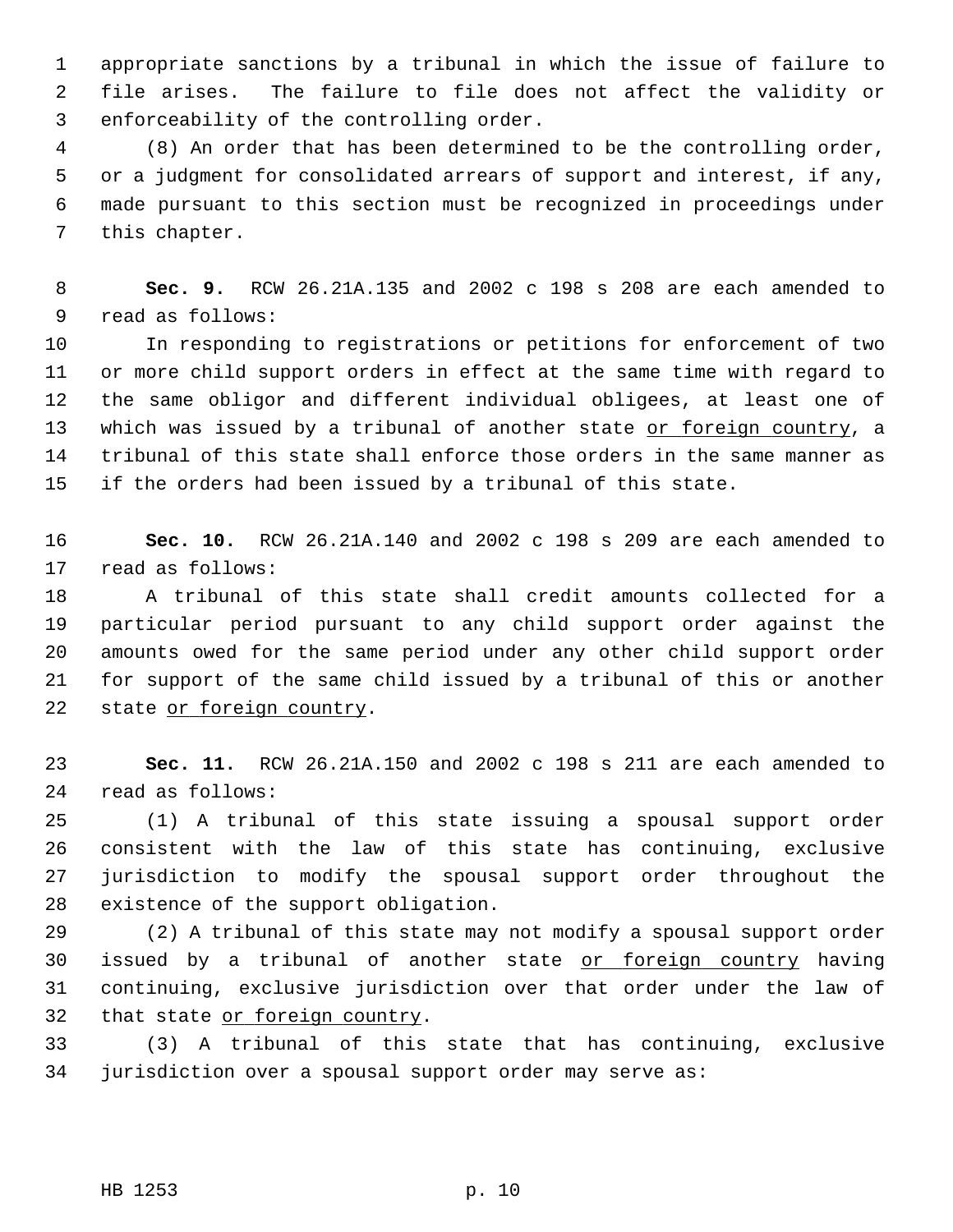1 (a) An initiating tribunal to request a tribunal of another state 2 to enforce the spousal support order issued in this state; or

 3 (b) A responding tribunal to enforce or modify its own spousal 4 support order.

 5 **Sec. 12.** RCW 26.21A.200 and 2002 c 198 s 301 are each amended to 6 read as follows:

 7 (1) Except as otherwise provided in this chapter, this article 8 applies to all proceedings under this chapter.

 9 (2) An individual petitioner or a support enforcement agency may 10 initiate a proceeding authorized under this chapter by filing a 11 petition in an initiating tribunal for forwarding to a responding 12 tribunal or by filing a petition or a comparable pleading directly in 13 a tribunal of another state or foreign country which has or can obtain 14 personal jurisdiction over the respondent.

15 **Sec. 13.** RCW 26.21A.215 and 2002 c 198 s 304 are each amended to 16 read as follows:

17 (1) Upon the filing of a petition authorized by this chapter, an 18 initiating tribunal of this state shall forward the petition and its 19 accompanying documents:

20 (a) To the responding tribunal or appropriate support enforcement 21 agency in the responding state; or

22 (b) If the identity of the responding tribunal is unknown, to the 23 state information agency of the responding state with a request that 24 they be forwarded to the appropriate tribunal and that receipt be 25 acknowledged.

26 (2) If requested by the responding tribunal, a tribunal of this 27 state shall issue a certificate or other document and make findings 28 required by the law of the responding state. If the responding 29 ((state)) tribunal is in a foreign country ((or political 30 subdivision)), upon request the tribunal of this state shall specify 31 the amount of support sought, convert that amount into the equivalent 32 amount in the foreign currency under applicable official or market 33 exchange rate( $(\pm)$ ) as publicly reported, and provide any other 34 documents necessary to satisfy the requirements of the responding 35 ((state)) foreign tribunal.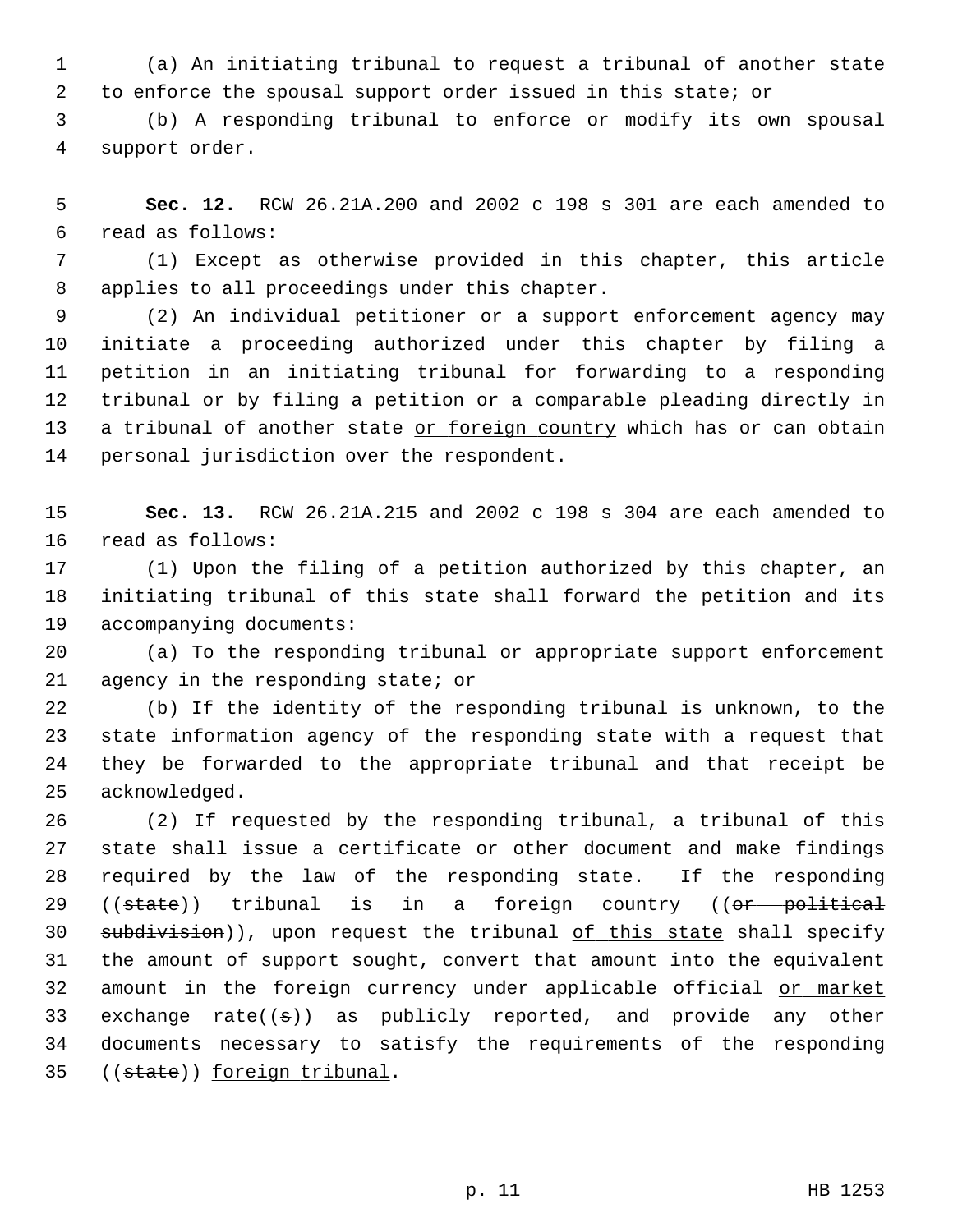1 **Sec. 14.** RCW 26.21A.220 and 2002 c 198 s 305 are each amended to 2 read as follows:

 3 (1) When a responding tribunal of this state receives a petition or 4 comparable pleading from an initiating tribunal or directly pursuant to 5 RCW 26.21A.200(2), it shall cause the petition or pleading to be filed 6 and notify the petitioner where and when it was filed.

 7 (2) A responding tribunal of this state, to the extent not 8 prohibited by other law, may do one or more of the following:

9 (a) ((<del>Issue</del>)) Establish or enforce a support order, modify a child 10 support order, determine the controlling child support order, or 11 determine parentage of a child;

12 (b) Order an obligor to comply with a support order, specifying the 13 amount and the manner of compliance;

14 (c) Order income withholding;

15 (d) Determine the amount of any arrearages, and specify a method of 16 payment;

17 (e) Enforce orders by civil or criminal contempt, or both;

18 (f) Set aside property for satisfaction of the support order;

19 (g) Place liens and order execution on the obligor's property;

20 (h) Order an obligor to keep the tribunal informed of the obligor's 21 current residential address, electronic mail address, telephone number, 22 employer, address of employment, and telephone number at the place of 23 employment;

24 (i) Issue a bench warrant or writ of arrest for an obligor who has 25 failed after proper notice to appear at a hearing ordered by the 26 tribunal and enter the bench warrant or writ of arrest in any local and 27 state computer systems for criminal warrants;

28 (j) Order the obligor to seek appropriate employment by specified 29 methods;

30 (k) Award reasonable attorneys' fees and other fees and costs; and

31 (l) Grant any other available remedy.

32 (3) A responding tribunal of this state shall include in a support 33 order issued under this chapter, or in the documents accompanying the 34 order, the calculations on which the support order is based.

35 (4) A responding tribunal of this state may not condition the 36 payment of a support order issued under this chapter upon compliance by 37 a party with provisions for visitation.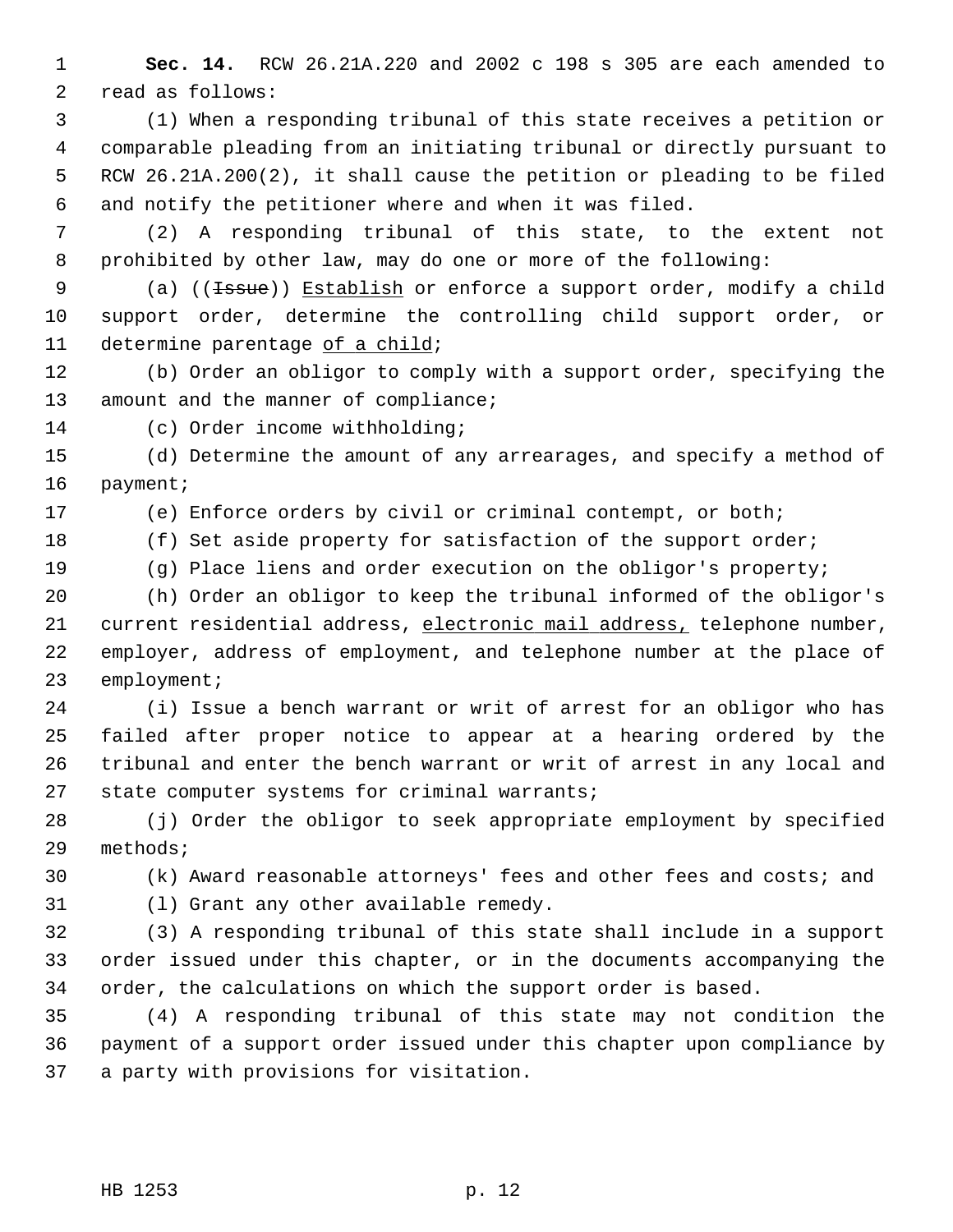1 (5) If a responding tribunal of this state issues an order under 2 this chapter, the tribunal shall send a copy of the order to the 3 petitioner and the respondent and to the initiating tribunal, if any.

 4 (6) If requested to enforce a support order, arrears, or judgment 5 or modify a support order stated in a foreign currency, a responding 6 tribunal of this state shall convert the amount stated in the foreign 7 currency to the equivalent amount in dollars under applicable official 8 or market exchange rates as publicly reported.

 9 **Sec. 15.** RCW 26.21A.225 and 2002 c 198 s 306 are each amended to 10 read as follows:

11 If a petition or comparable pleading is received by an 12 inappropriate tribunal of this state, the tribunal shall forward the 13 pleading and accompanying documents to an appropriate tribunal  $((\frac{1}{n}))$ 14 of this state or another state and notify the petitioner where and when 15 the pleading was sent.

16 **Sec. 16.** RCW 26.21A.230 and 2002 c 198 s 307 are each amended to 17 read as follows:

18  $((\{+1\})$  A support enforcement agency of this state, upon request, 19 shall provide services to a petitioner in a proceeding under this 20 chapter.

21  $((2)$  A support enforcement agency of this state that is providing 22 services to the petitioner shall:

23  $(a)$  Take all steps necessary to enable an appropriate tribunal in 24 this state or another state to obtain jurisdiction over the respondent; 25  $(b)$  Request an appropriate tribunal to set a date, time, and place

26  $f$  for a hearing;

27 (c) Make a reasonable effort to obtain all relevant information, 28 including information as to income and property of the parties;

 (d) Within two days, exclusive of Saturdays, Sundays, and legal holidays, after receipt of a written notice in a record from an initiating, responding, or registering tribunal, send a copy of the 32 notice to the petitioner;

 (e) Within two days, exclusive of Saturdays, Sundays, and legal holidays, after receipt of a written communication in a record from the respondent or the respondent's attorney, send a copy of the communication to the petitioner; and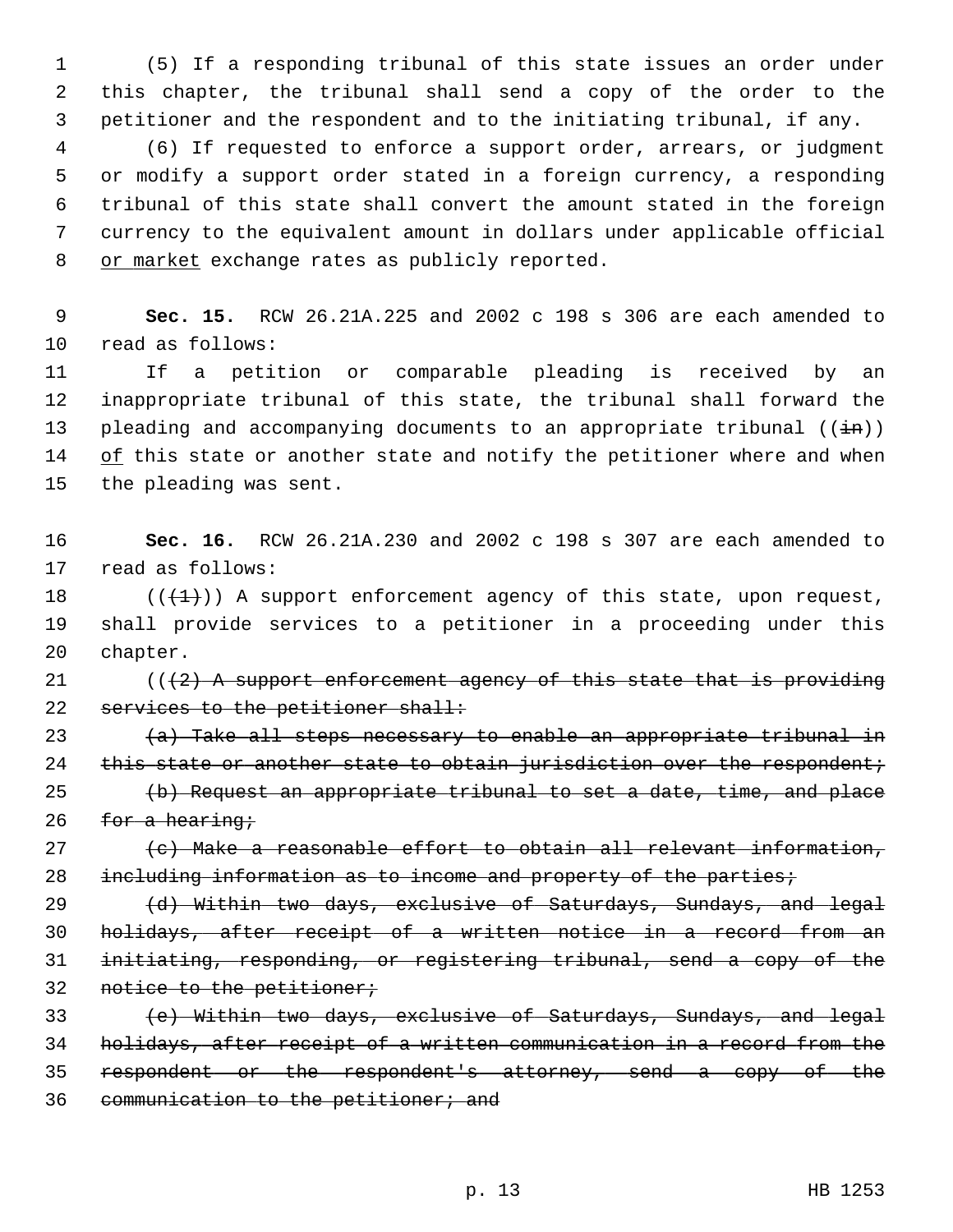- 1 (f) Notify the petitioner if jurisdiction over the respondent 2 cannot be obtained.
- 3 (3) A support enforcement agency of this state that requests 4 registration of a child support order in this state for enforcement or 5 for modification shall make reasonable efforts:
- $6$  (a) To ensure that the order to be registered is the controlling 7 order; or
- 8 (b) If two or more child support orders exist and the identity of 9 the controlling order has not been determined, to ensure that a request 10 for such a determination is made in a tribunal having jurisdiction to  $11$  do so.
- 12 (4) A support enforcement agency of this state that requests 13 registration and enforcement of a support order, arrears, or judgment 14 stated in a foreign currency shall convert the amounts stated in the 15 foreign currency into the equivalent amounts in dollars under 16 applicable official exchange rates as publicly reported.
- 17 (5) A support enforcement agency of this state shall issue or 18 request a tribunal of this state to issue a child support order and an 19 income-withholding order that redirect payment of current support, 20 arrears, and interest if requested to do so by a support enforcement 21 agency of another state pursuant to RCW 26.21A.290.
- 22 (6) This chapter does not create or negate a relationship of 23 attorney and client or other fiduciary relationship between a support 24 enforcement agency or the attorney for the agency and the individual 25 being assisted by the agency.)
- 26 **Sec. 17.** RCW 26.21A.235 and 2002 c 198 s 308 are each amended to 27 read as follows:
- 28 (1) If the appropriate state official or agency determines that the 29 support enforcement agency is neglecting or refusing to provide 30 services to an individual, the state official or agency may order the 31 agency to perform its duties under this chapter or may provide those 32 services directly to the individual.
- 33 (2) The appropriate state official or agency may determine that a 34 foreign country ((or political subdivision)) has established a 35 reciprocal arrangement for child support with this state and take 36 appropriate action for notification of the determination.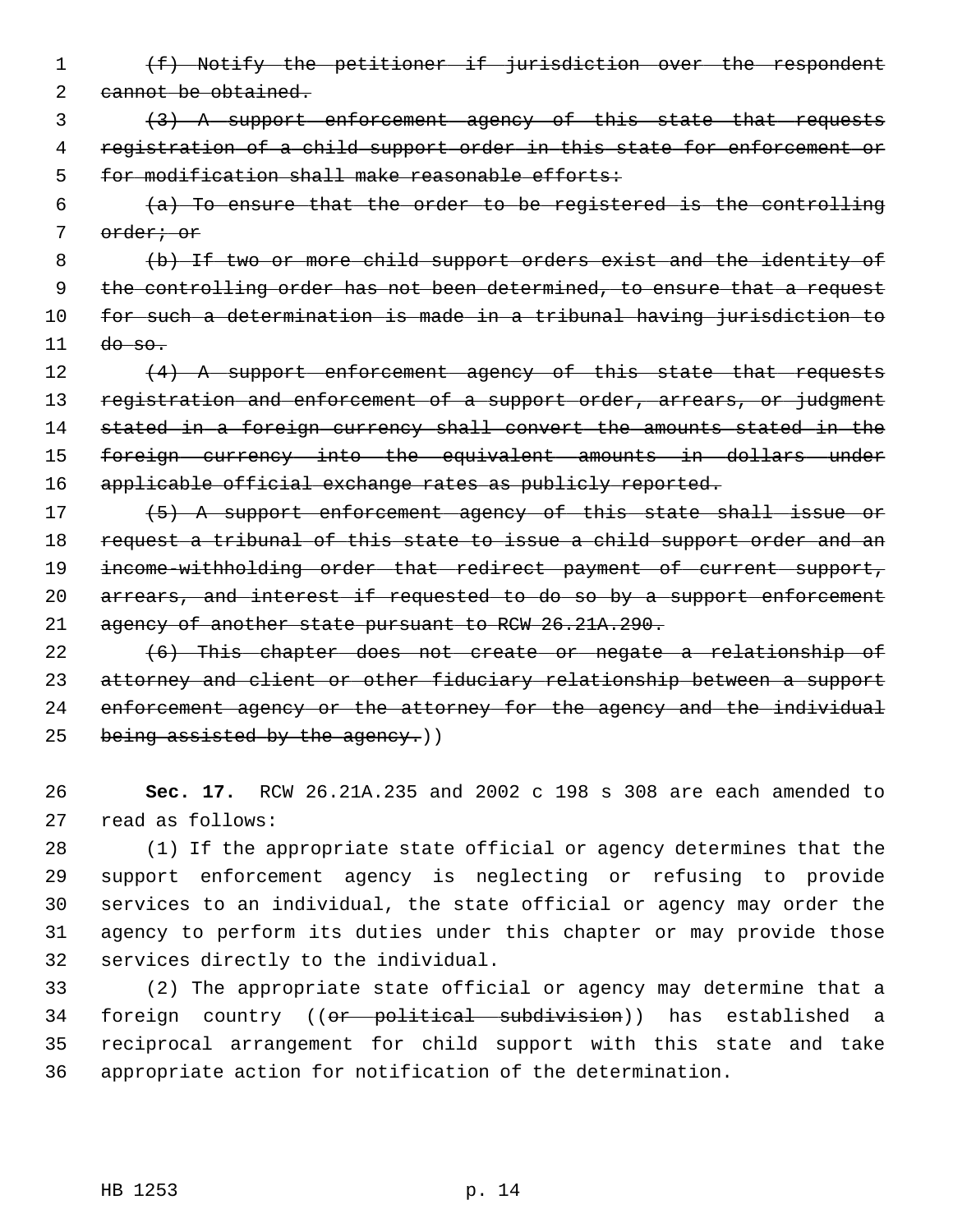1 **Sec. 18.** RCW 26.21A.245 and 2002 c 198 s 310 are each amended to 2 read as follows:

 3 (1) The Washington state support registry under chapter 26.23 RCW 4 is the state information agency under this chapter.

5 (2) The state information agency shall:

 6 (a) Compile and maintain a current list, including addresses, of 7 the tribunals in this state that have jurisdiction under this chapter 8 and any support enforcement agencies in this state and transmit a copy 9 to the state information agency of every other state;

10 (b) Maintain a register of names and addresses of tribunals and 11 support enforcement agencies received from other states;

12 (c) Forward to the appropriate tribunal in the county in this state 13 in which the obligee who is an individual or the obligor resides, or in 14 which the obligor's property is believed to be located, all documents 15 concerning a proceeding under this chapter received from ((an 16 initiating tribunal or the state information agency of the initiating)) 17 another state or foreign country; and

18 (d) Obtain information concerning the location of the obligor and 19 the obligor's property within this state not exempt from execution, by 20 such means as postal verification and federal or state locator 21 services, examination of telephone directories, requests for the 22 obligor's address from employers, and examination of governmental 23 records, including, to the extent not prohibited by other law, those 24 relating to real property, vital statistics, law enforcement, taxation, 25 motor vehicles, driver's licenses, and social security.

26 **Sec. 19.** RCW 26.21A.250 and 2002 c 198 s 311 are each amended to 27 read as follows:

28 (1) In a proceeding under this chapter, a petitioner seeking to 29 establish a support order, to determine parentage, or to register and 30 modify a support order of a tribunal of another state or foreign 31 country must file a petition. Unless otherwise ordered under RCW 32 26.21A.255, the petition or accompanying documents must provide, so far 33 as known, the name, residential address, and social security numbers of 34 the obligor and the obligee or the parent and alleged parent, and the 35 name, sex, residential address, social security number, and date of 36 birth of each child for whose benefit support is sought or whose 37 parentage is to be determined. Unless filed at the time of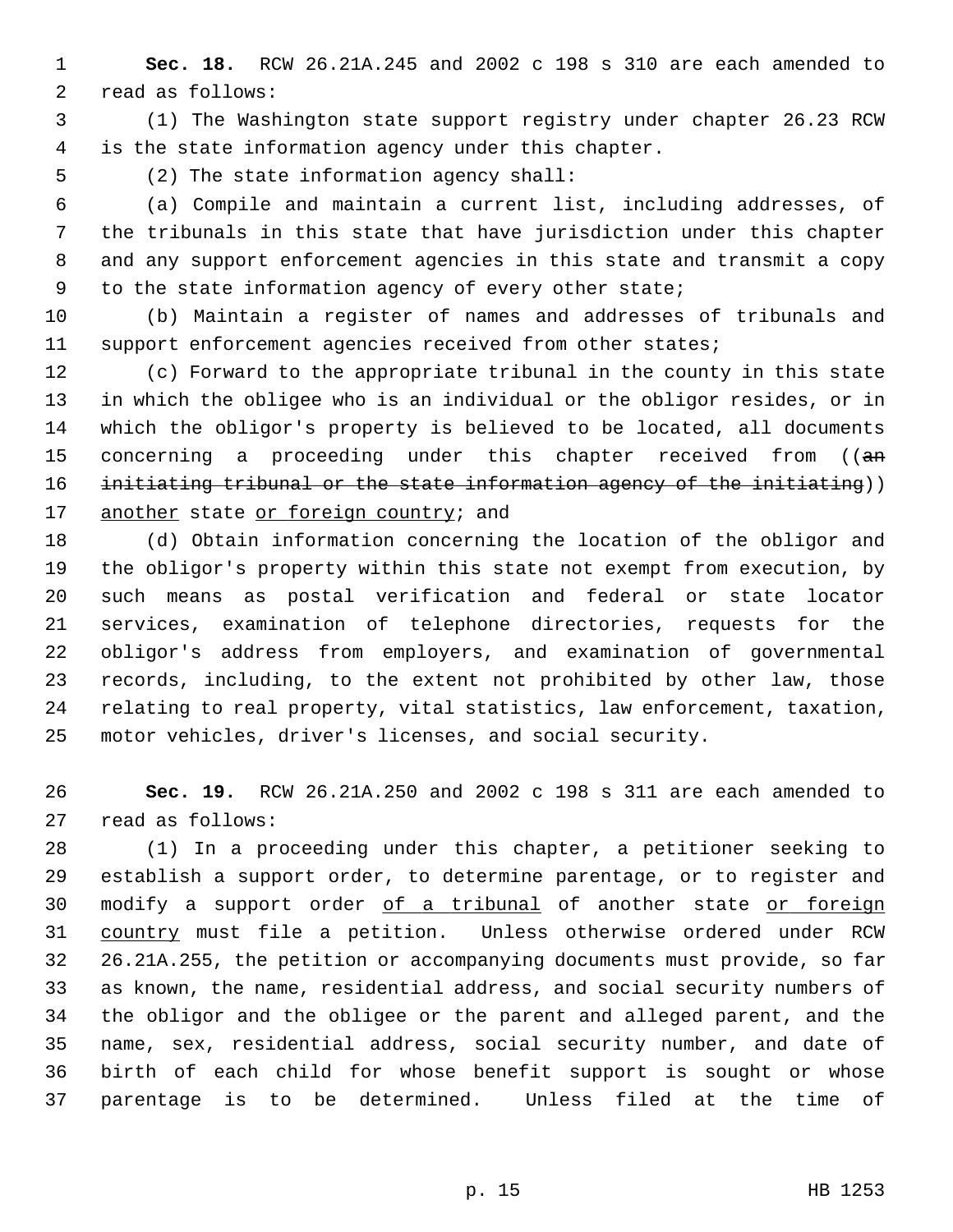1 registration, the petition must be accompanied by a copy of any support 2 order known to have been issued by another tribunal. The petition may 3 include any other information that may assist in locating or 4 identifying the respondent.

 5 (2) The petition must specify the relief sought. The petition and 6 accompanying documents must conform substantially with the requirements 7 imposed by the forms mandated by federal law for use in cases filed by 8 a support enforcement agency.

 9 (3) A petitioner seeking to establish or modify a support order or 10 to determine parentage in a proceeding under this chapter shall file a 11 properly completed confidential information form or equivalent as 12 described in RCW 26.23.050 to satisfy the requirements of subsection 13 (1) of this section. A completed confidential information form shall 14 be deemed an "accompanying document" under subsection (1) of this 15 section.

16 **Sec. 20.** RCW 26.21A.260 and 2002 c 198 s 313 are each amended to 17 read as follows:

18 (1) The petitioner may not be required to pay a filing fee or other 19 costs.

20 (2) If an obligee prevails, a responding tribunal of this state may 21 assess against an obligor filing fees, reasonable attorneys' fees, 22 other costs, and necessary travel and other reasonable expenses 23 incurred by the obligee and the obligee's witnesses. The tribunal may 24 not assess fees, costs, or expenses against the obligee or the support 25 enforcement agency of either the initiating or the responding state or 26 foreign country, except as provided by other law. Attorneys' fees may 27 be taxed as costs, and may be ordered paid directly to the attorney, 28 who may enforce the order in the attorney's own name. Payment of 29 support owed to the obligee has priority over fees, costs, and 30 expenses.

31 (3) The tribunal shall order the payment of costs and reasonable 32 attorneys' fees if it determines that a hearing was requested primarily 33 for delay. In a proceeding under Article 6 of this chapter, a hearing 34 is presumed to have been requested primarily for delay if a registered 35 support order is confirmed or enforced without change.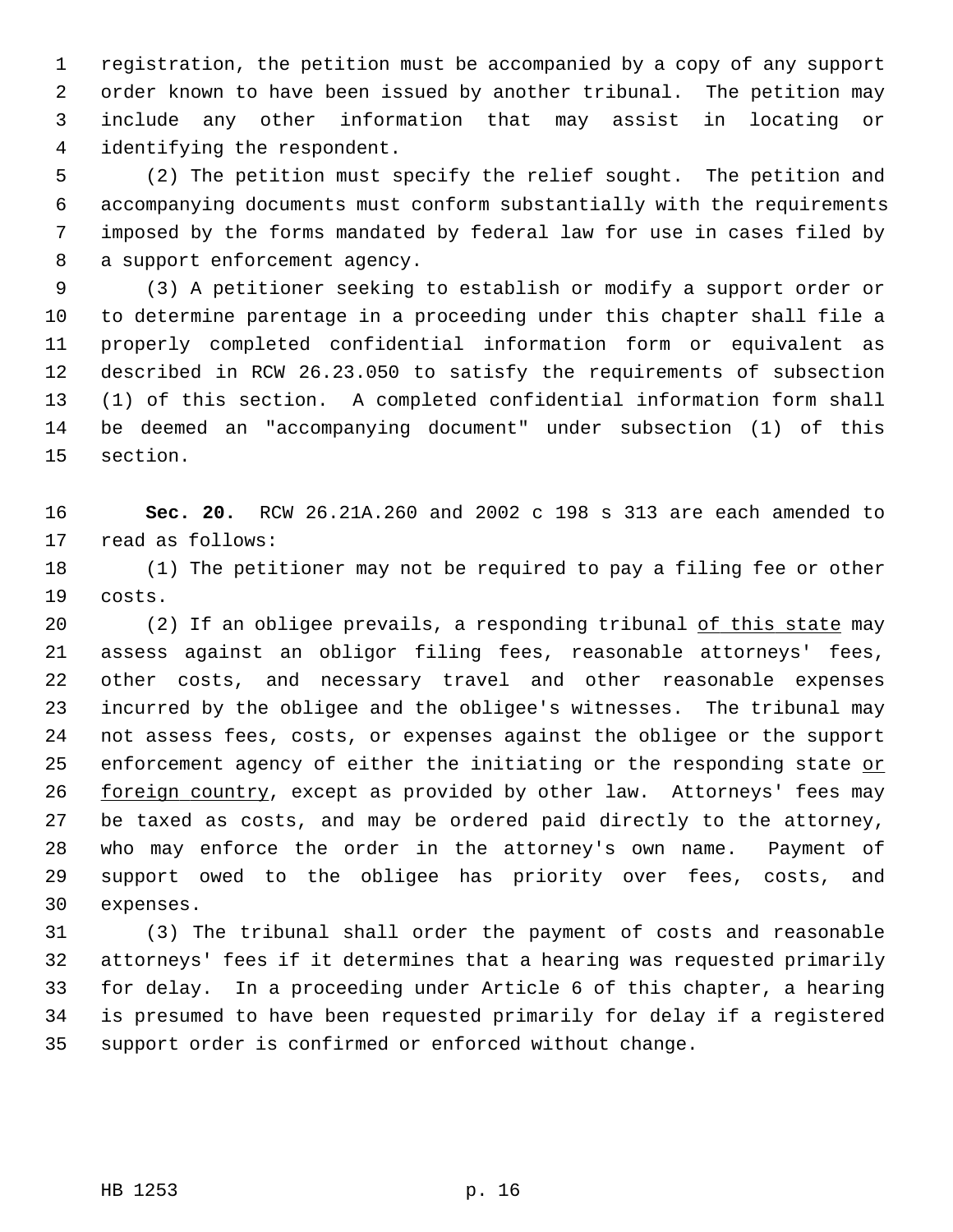1 **Sec. 21.** RCW 26.21A.275 and 2002 c 198 s 316 are each amended to 2 read as follows:

 3 (1) The physical presence of a nonresident party who is an 4 individual in a tribunal of this state is not required for the 5 establishment, enforcement, or modification of a support order or the 6 rendition of a judgment determining parentage.

 7 (2) An affidavit, a document substantially complying with federally 8 mandated forms, or a document incorporated by reference in any of them, 9 that would not be excluded under the hearsay rule if given in person, 10 is admissible in evidence if given under penalty of perjury by a party 11 or witness residing ((in another)) outside this state.

12 (3) A copy of the record of child support payments certified as a 13 true copy of the original by the custodian of the record may be 14 forwarded to a responding tribunal. The copy is evidence of facts 15 asserted in it, and is admissible to show whether payments were made.

16 (4) Copies of bills for testing for parentage, and for prenatal and 17 postnatal health care of the mother and child, furnished to the adverse 18 party at least ten days before trial, are admissible in evidence to 19 prove the amount of the charges billed and that the charges were 20 reasonable, necessary, and customary.

21 (5) Documentary evidence transmitted from ((another)) outside this 22 state to a tribunal of this state by telephone, telecopier, or other 23 electronic means that do not provide an original record may not be 24 excluded from evidence on an objection based on the means of 25 transmission.

26 (6) In a proceeding under this chapter, a tribunal of this state 27 shall permit a party or witness residing ((in another)) outside this 28 state to be deposed or to testify under penalty of perjury by 29 telephone, audiovisual means, or other electronic means at a designated 30 tribunal or other location  $((\frac{in}{{\text{that state}}}))$ . A tribunal of this state 31 shall cooperate with other tribunals ((of other states)) in designating 32 an appropriate location for the deposition or testimony.

33 (7) If a party called to testify at a civil hearing refuses to 34 answer on the ground that the testimony may be self-incriminating, the 35 trier of fact may draw an adverse inference from the refusal.

36 (8) A privilege against disclosure of communications between 37 spouses does not apply in a proceeding under this chapter.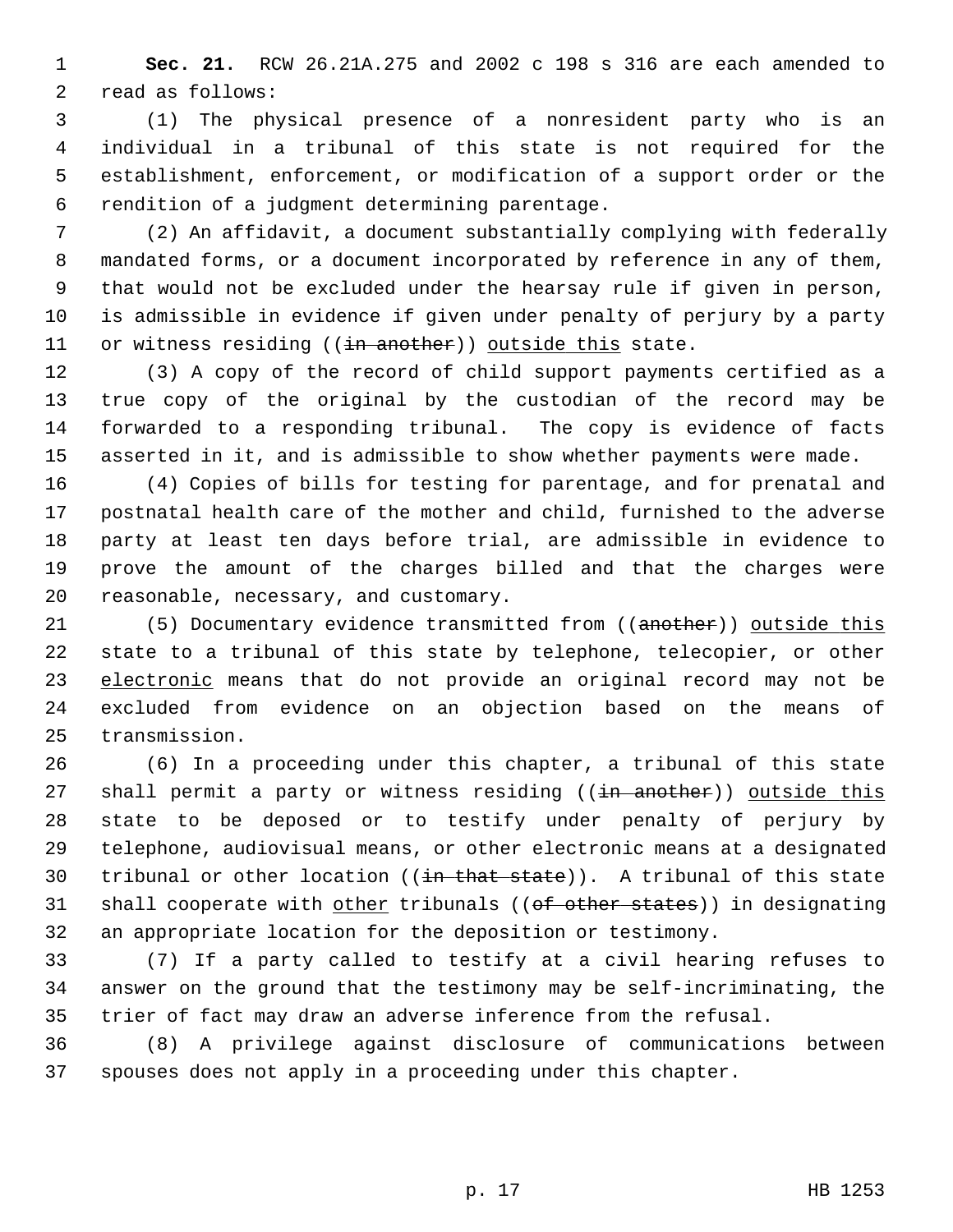1 (9) The defense of immunity based on the relationship of husband 2 and wife or parent and child does not apply in a proceeding under this 3 chapter.

 4 (10) A voluntary acknowledgment of paternity, certified as a true 5 copy, is admissible to establish parentage of the child.

 6 **Sec. 22.** RCW 26.21A.280 and 2002 c 198 s 317 are each amended to 7 read as follows:

8 A tribunal of this state may communicate with a tribunal (( $\theta$ f) 9 another)) outside this state ((or foreign country or political 10 subdivision)) in a record, or by telephone or other means, to obtain 11 information concerning the laws, the legal effect of a judgment, 12 decree, or order of that tribunal, and the status of a proceeding ( $(i\text{in})$ 13 the other state or foreign country or political subdivision)). A 14 tribunal of this state may furnish similar information by similar means 15 to a tribunal  $((of another))$  outside this state  $((or foreign country or$ 16 political subdivision)).

17 **Sec. 23.** RCW 26.21A.285 and 2002 c 198 s 318 are each amended to 18 read as follows:

19 A tribunal of this state may:

20  $(1)$  Request a tribunal (( $ef$  another)) outside this state to assist 21 in obtaining discovery; and

22 (2) Upon request, compel a person over whom it has jurisdiction to 23 respond to a discovery order issued by a tribunal  $((\text{of another}))$ 24 outside this state.

25 **Sec. 24.** RCW 26.21A.290 and 2002 c 198 s 319 are each amended to 26 read as follows:

27 (1) A support enforcement agency or tribunal of this state shall 28 disburse promptly any amounts received pursuant to a support order, as 29 directed by the order. The agency or tribunal shall furnish to a 30 requesting party or tribunal of another state or foreign country a 31 certified statement by the custodian of the record of the amounts and 32 dates of all payments received.

33 (2) If neither the obligor, nor the obligee who is an individual,  $34$  (( $\Theta$ r)) nor the child (( $\theta$ does not)) resides in this state, upon request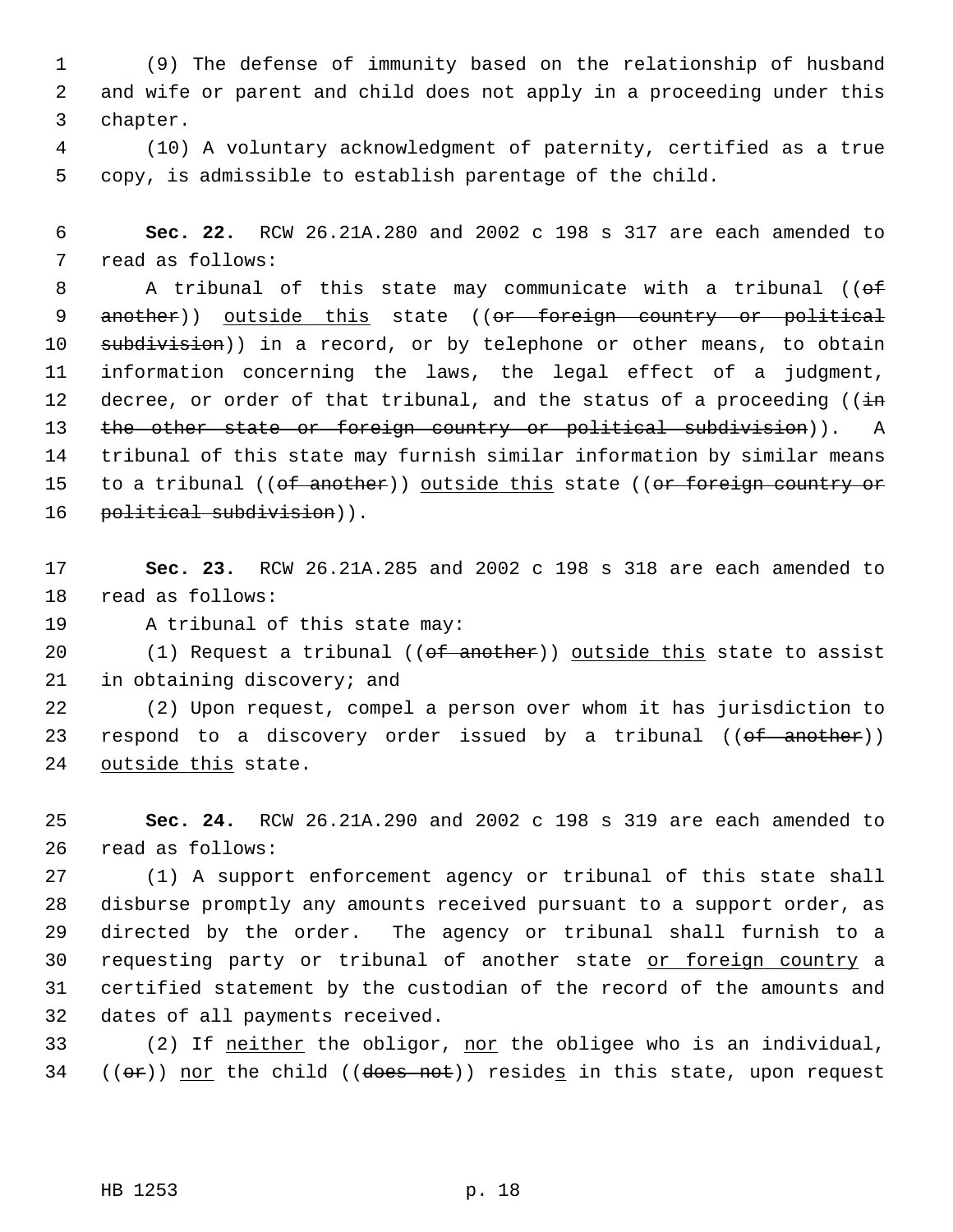1 from the support enforcement agency of this state or another state, the 2 support enforcement agency of this state or a tribunal of this state 3 shall:

 4 (a) Direct that the support payment be made to the support 5 enforcement agency in the state in which the obligee is receiving 6 services; and

 7 (b) Issue and send to the obligor's employer a conforming 8 income-withholding order or an administrative notice of change of 9 payee, reflecting the redirected payments.

10 (3) The support enforcement agency of this state receiving 11 redirected payments from another state pursuant to a law similar to 12 subsection (2) of this section shall furnish to a requesting party or 13 tribunal of the other state a certified statement by the custodian of 14 the record of the amount and dates of all payments received.

15 **Sec. 25.** RCW 26.21A.350 and 2002 c 198 s 401 are each amended to 16 read as follows:

17 (1) If a support order entitled to recognition under this chapter 18 has not been issued, a responding tribunal of this state with personal 19 jurisdiction over the parties may issue a support order if:

20 (a) The individual seeking the order resides ((in another)) outside 21 this state; or

22 (b) The support enforcement agency seeking the order is located 23  $((\text{in another}))$  outside this state.

24 (2) The tribunal may issue a temporary child support order if the 25 tribunal determines that such an order is appropriate and the 26 individual ordered to pay is:

27 (a) A presumed father of the child;

28 (b) Petitioning to have his paternity adjudicated;

29 (c) Identified as the father of the child through genetic testing;

30 (d) An alleged father who has declined to submit to genetic 31 testing;

32 (e) Shown by clear and convincing evidence to be the father of the 33 child;

34 (f) An acknowledged father as provided by applicable state law;

35 (g) The mother of the child; or

36 (h) An individual who has been ordered to pay child support in a 37 previous proceeding and the order has not been reversed or vacated.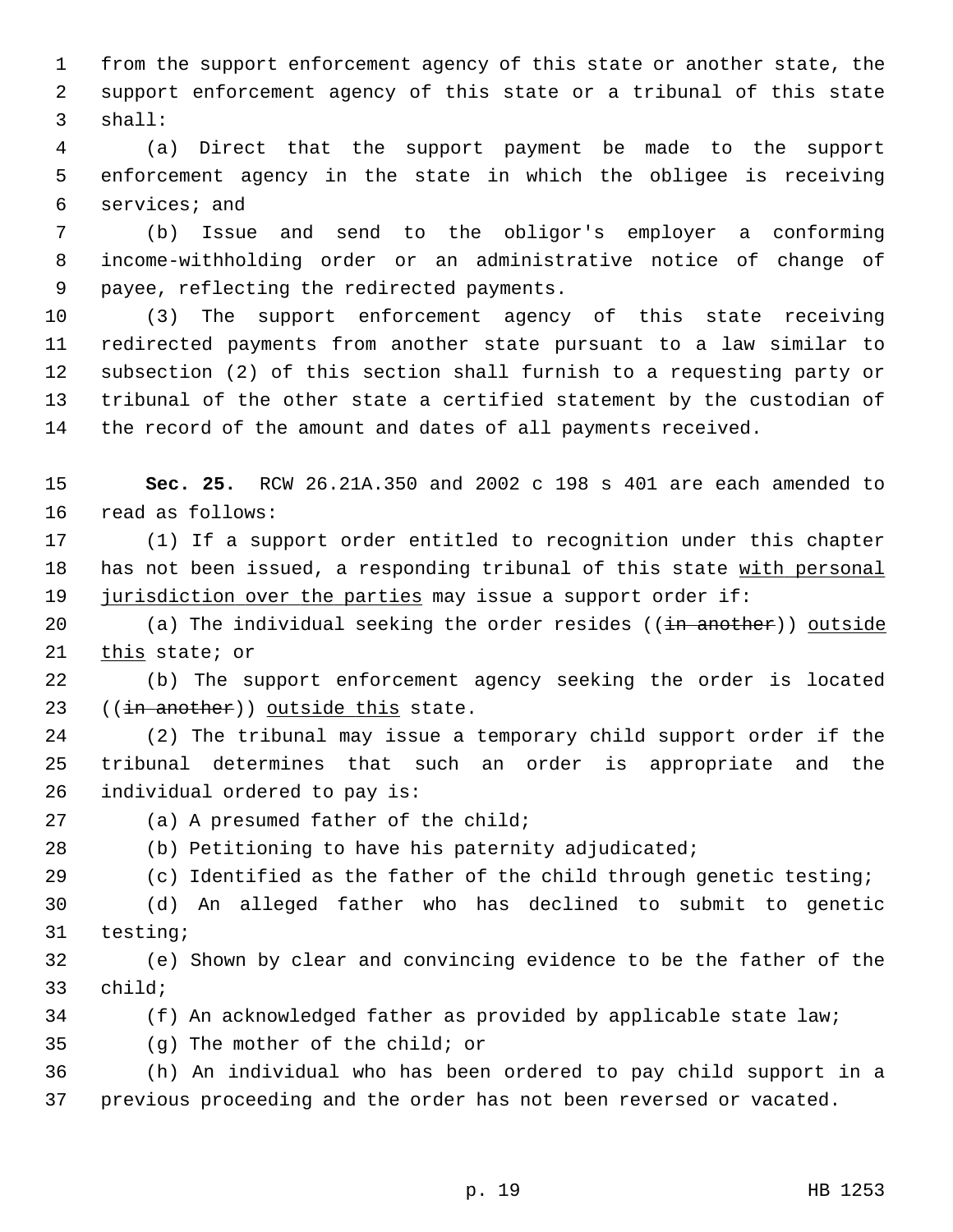1 (3) Upon finding, after notice and opportunity to be heard, that an 2 obligor owes a duty of support, the tribunal shall issue a support 3 order directed to the obligor and may issue other orders pursuant to 4 RCW 26.21A.220.

 5 **Sec. 26.** RCW 26.21A.415 and 2002 c 198 s 504 are each amended to 6 read as follows:

7 An employer ((who)) that complies with an income-withholding order 8 issued in another state in accordance with this article is not subject 9 to civil liability to an individual or agency with regard to the 10 employer's withholding of child support from the obligor's income.

11 **Sec. 27.** RCW 26.21A.420 and 2002 c 198 s 505 are each amended to 12 read as follows:

13 An employer ((who)) that willfully fails to comply with an income-14 withholding order issued  $((by))$  in another state and received for 15 enforcement is subject to the same penalties that may be imposed for 16 noncompliance with an order issued by a tribunal of this state.

17 **Sec. 28.** RCW 26.21A.430 and 2002 c 198 s 507 are each amended to 18 read as follows:

19 (1) A party or support enforcement agency seeking to enforce a 20 support order or an income-withholding order, or both, issued ((by  $a$ ) 21  $t$  tribunal of)) in another state or a foreign support order may send the 22 documents required for registering the order to a support enforcement 23 agency of this state.

24 (2) Upon receipt of the documents, the support enforcement agency, 25 without initially seeking to register the order, shall consider and, if 26 appropriate, use any administrative procedure authorized by the law of 27 this state to enforce a support order or an income-withholding order, 28 or both. If the obligor does not contest administrative enforcement, 29 the order need not be registered. If the obligor contests the validity 30 or administrative enforcement of the order, the support enforcement 31 agency shall register the order pursuant to this chapter.

32 **Sec. 29.** RCW 26.21A.500 and 2002 c 198 s 601 are each amended to 33 read as follows:

HB 1253 p. 20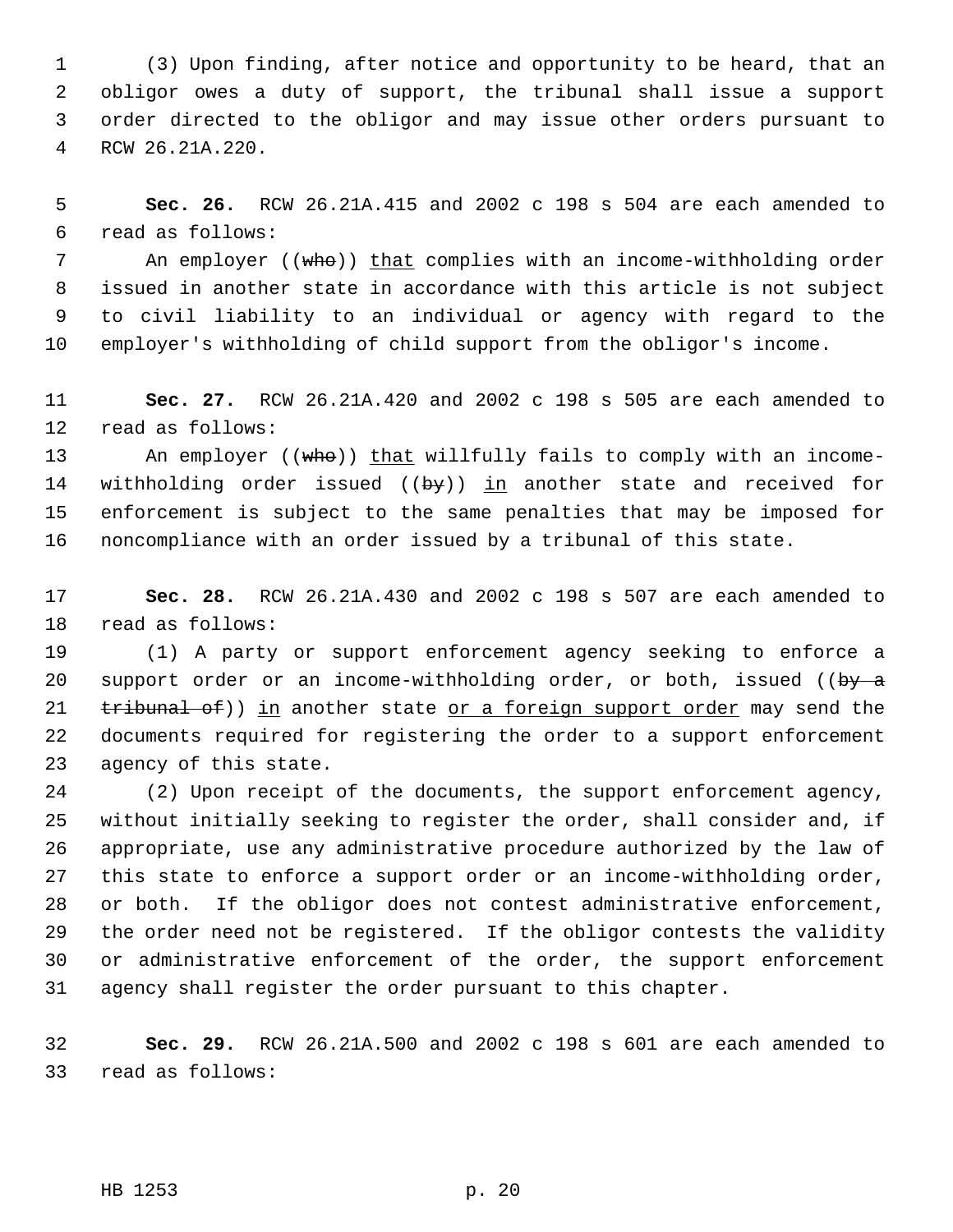1 A support order or income-withholding order issued ((by a tribunal  $2$  of)) in another state or a foreign support order may be registered in 3 this state for enforcement.

 4 **Sec. 30.** RCW 26.21A.505 and 2002 c 198 s 602 are each amended to 5 read as follows:

 6 (1) Subject to section 49 of this act, a support order or income- 7 withholding order of another state or a foreign support order may be 8 registered in this state by sending the following records ((and 9 information)) to the appropriate tribunal in this state:

10 (a) A letter of transmittal to the tribunal requesting registration 11 and enforcement;

12 (b) Two copies, including one certified copy, of the order to be 13 registered, including any modification of the order;

14 (c) A sworn statement by the person requesting registration or a 15 certified statement by the custodian of the records showing the amount 16 of any arrearage;

17 (d) The name of the obligor and, if known:

18 (i) The obligor's address and social security number;

19 (ii) The name and address of the obligor's employer and any other 20 source of income of the obligor; and

21 (iii) A description and the location of property of the obligor in 22 this state not exempt from execution; and

23 (e) Except as otherwise provided in RCW 26.21A.255, the name and 24 address of the obligee and, if applicable, the person to whom support 25 payments are to be remitted.

26 (2) On receipt of a request for registration, the registering 27 tribunal shall cause the order to be filed as  $((a - foreq n - judgment))$  an 28 order of another state or foreign country, together with one copy of 29 the documents and information, regardless of their form.

30 (3) A petition or comparable pleading seeking a remedy that must be 31 affirmatively sought under other law of this state may be filed at the 32 same time as the request for registration or later. The pleading must 33 specify the grounds for the remedy sought.

34 (4) If two or more orders are in effect, the person requesting 35 registration shall:

36 (a) Furnish to the tribunal a copy of every support order asserted 37 to be in effect in addition to the documents specified in this section;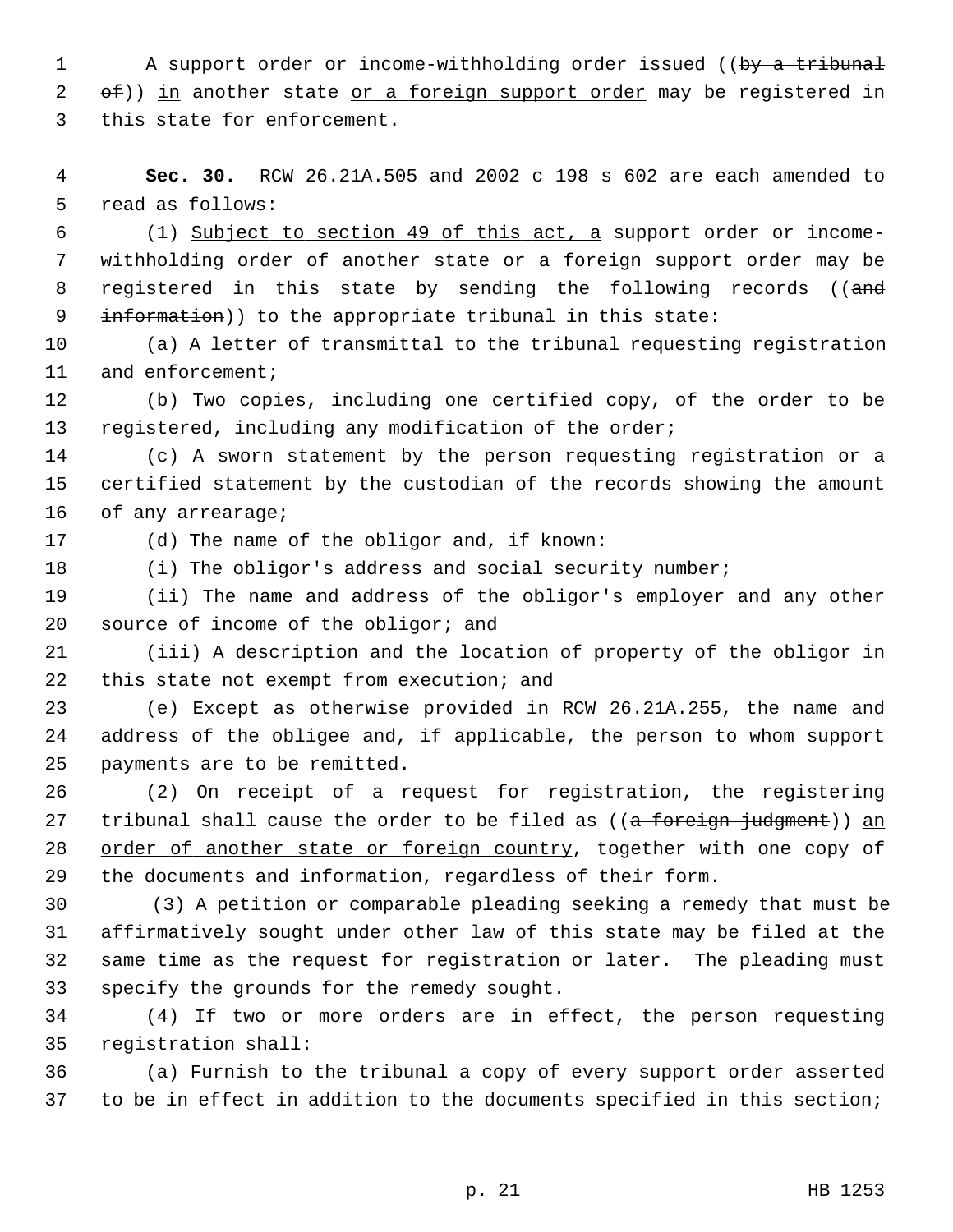1 (b) Specify the order alleged to be the controlling order, if any; 2 and

3 (c) Specify the amount of consolidated arrears, if any.

 4 (5) A request for a determination of which is the controlling order 5 may be filed separately or with a request for registration and 6 enforcement or for registration and modification. The person 7 requesting registration shall give notice of the request to each party 8 whose rights may be affected by the determination.

 9 **Sec. 31.** RCW 26.21A.510 and 2002 c 198 s 603 are each amended to 10 read as follows:

11 (1) A support order or income-withholding order issued in another 12 state or a foreign support order is registered when the order is filed 13 in the registering tribunal of this state.

14 (2) A registered order issued in another state or foreign country 15 is enforceable in the same manner and is subject to the same procedures 16 as an order issued by a tribunal of this state.

17 (3) Except as otherwise provided in this ((article)) chapter, a 18 tribunal of this state shall recognize and enforce, but may not modify, 19 a registered order if the issuing tribunal had jurisdiction.

20 **Sec. 32.** RCW 26.21A.515 and 2002 c 198 s 604 are each amended to 21 read as follows:

22 (1) Except as otherwise provided in subsection (4) of this section, 23 the law of the issuing state or foreign country governs:

24 (a) The nature, extent, amount, and duration of current payments 25 under a registered support order;

26 (b) The computation and payment of arrearages and accrual of 27 interest on the arrearages under the registered support order; and

28 (c) The existence and satisfaction of other obligations under the 29 registered support order.

30 (2) In a proceeding for arrears under a registered support order, 31 the statute of limitation of this state or of the issuing state or 32 foreign country, whichever is longer, applies.

33 (3) A responding tribunal of this state shall apply the procedures 34 and remedies of this state to enforce current support and collect 35 arrears and interest due on a support order of another state or foreign 36 country registered in this state.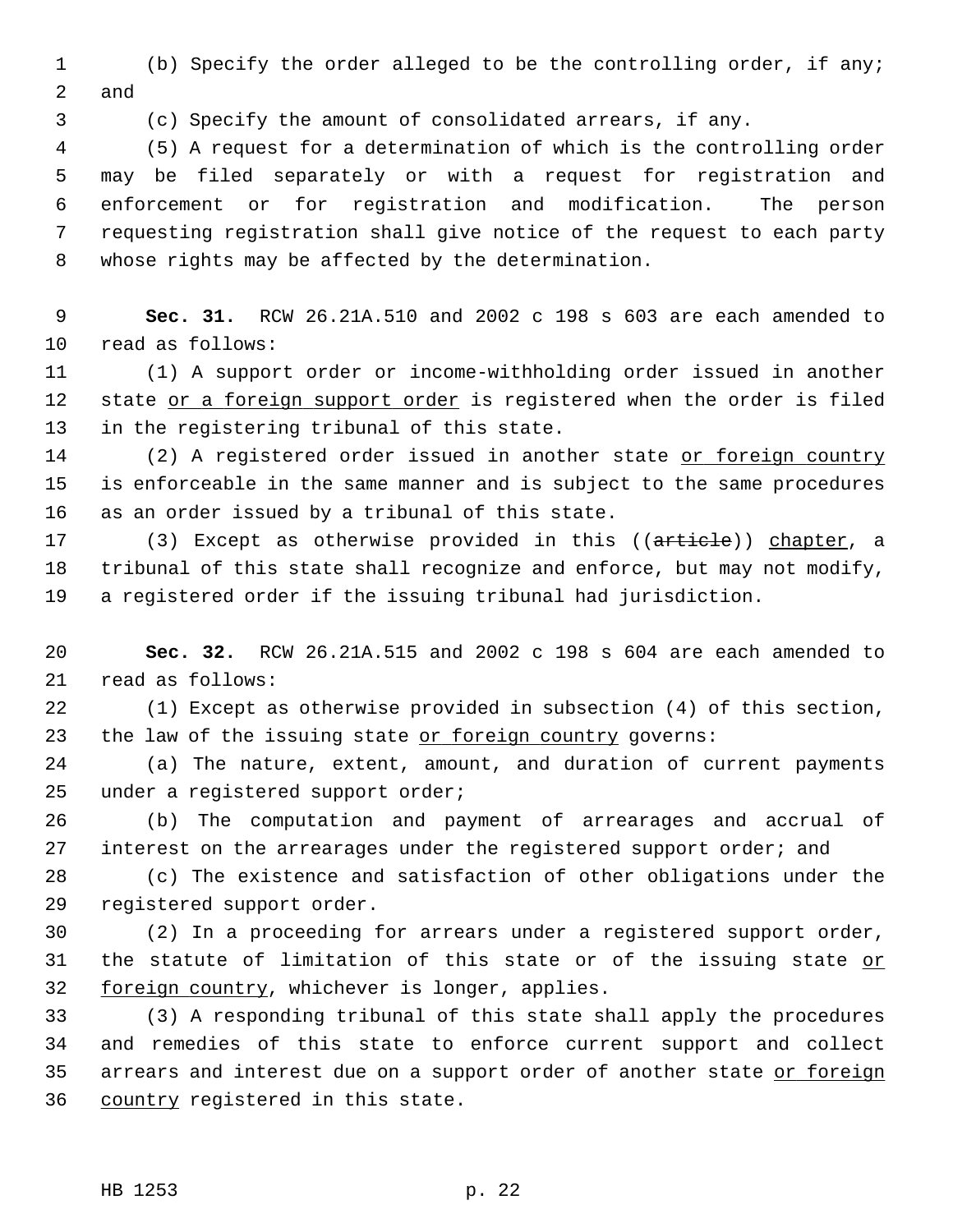1 (4) After a tribunal of this or another state determines which is 2 the controlling order and issues an order consolidating arrears, if 3 any, a tribunal of this state shall prospectively apply the law of the 4 state or foreign country issuing the registered controlling order, 5 including its law on interest on arrears, on current and future 6 support, and on consolidated arrears.

 7 **Sec. 33.** RCW 26.21A.520 and 2002 c 198 s 605 are each amended to 8 read as follows:

 9 (1) When a support order or income-withholding order issued in 10 another state or a foreign support order is registered, the registering 11 tribunal of this state shall notify the nonregistering party. The 12 notice must be accompanied by a copy of the registered order and the 13 documents and relevant information accompanying the order.

14 (2) A notice must inform the nonregistering party:

15 (a) That a registered order is enforceable as of the date of 16 registration in the same manner as an order issued by a tribunal of 17 this state;

18 (b) That a hearing to contest the validity or enforcement of the 19 registered order must be requested within twenty days after notice 20 unless the registered order is subject to section 50 of this act;

21 (c) That failure to contest the validity or enforcement of the 22 registered order in a timely manner will result in confirmation of the 23 order and enforcement of the order and the alleged arrearages; and

24 (d) Of the amount of any alleged arrearages.

25 (3) If the registering party asserts that two or more orders are in 26 effect, a notice must also:

27 (a) Identify the two or more orders and the order alleged by the 28 registering ((person)) party to be the controlling order and the 29 consolidated arrears, if any;

30 (b) Notify the nonregistering party of the right to a determination 31 of which is the controlling order;

32 (c) State that the procedures provided in subsection (2) of this 33 section apply to the determination of which is the controlling order; 34 and

35 (d) State that failure to contest the validity or enforcement of 36 the order alleged to be the controlling order in a timely manner may 37 result in confirmation that the order is the controlling order.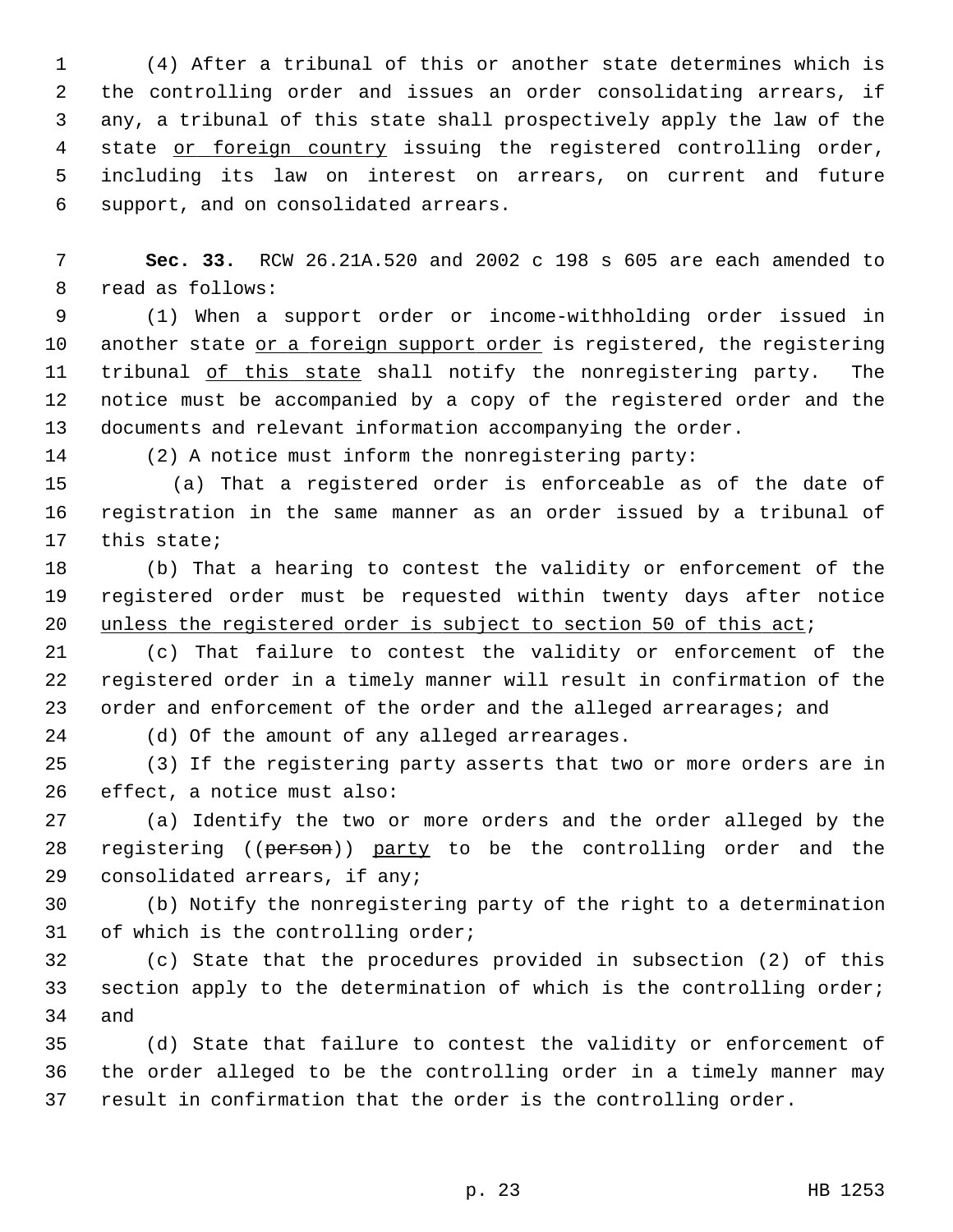1 (4) Upon registration of an income-withholding order for 2 enforcement, the support enforcement agency or the registering tribunal 3 shall notify the obligor's employer pursuant to the income-withholding 4 law of this state.

 5 **Sec. 34.** RCW 26.21A.525 and 2002 c 198 s 606 are each amended to 6 read as follows:

 7 (1) A nonregistering party seeking to contest the validity or 8 enforcement of a registered support order in this state shall request 9 a hearing ((within twenty days after notice of the registration)) in 10 accordance with the notice provided in RCW 26.21A.520. The 11 nonregistering party may seek to vacate the registration, to assert any 12 defense to an allegation of noncompliance with the registered order, or 13 to contest the remedies being sought or the amount of any alleged 14 arrearages pursuant to RCW 26.21A.530.

15 (2) If the nonregistering party fails to contest the validity or 16 enforcement of the registered order in a timely manner, the order is 17 confirmed by operation of law.

18 (3) If a nonregistering party requests a hearing to contest the 19 validity or enforcement of the registered order, the registering 20 tribunal shall schedule the matter for hearing and give notice to the 21 parties of the date, time, and place of the hearing.

22 **Sec. 35.** RCW 26.21A.540 and 2002 c 198 s 609 are each amended to 23 read as follows:

24 A party or support enforcement agency seeking to modify, or to 25 modify and enforce, a child support order issued in another state shall 26 register that order in this state in the same manner provided in ((Part 27  $\pm$  of this article)) RCW 26.21A.500 through 26.21A.535 if the order has 28 not been registered. A petition for modification may be filed at the 29 same time as a request for registration, or later. The pleading must 30 specify the grounds for modification.

31 **Sec. 36.** RCW 26.21A.545 and 2002 c 198 s 610 are each amended to 32 read as follows:

33 A tribunal of this state may enforce a child support order of 34 another state registered for purposes of modification, in the same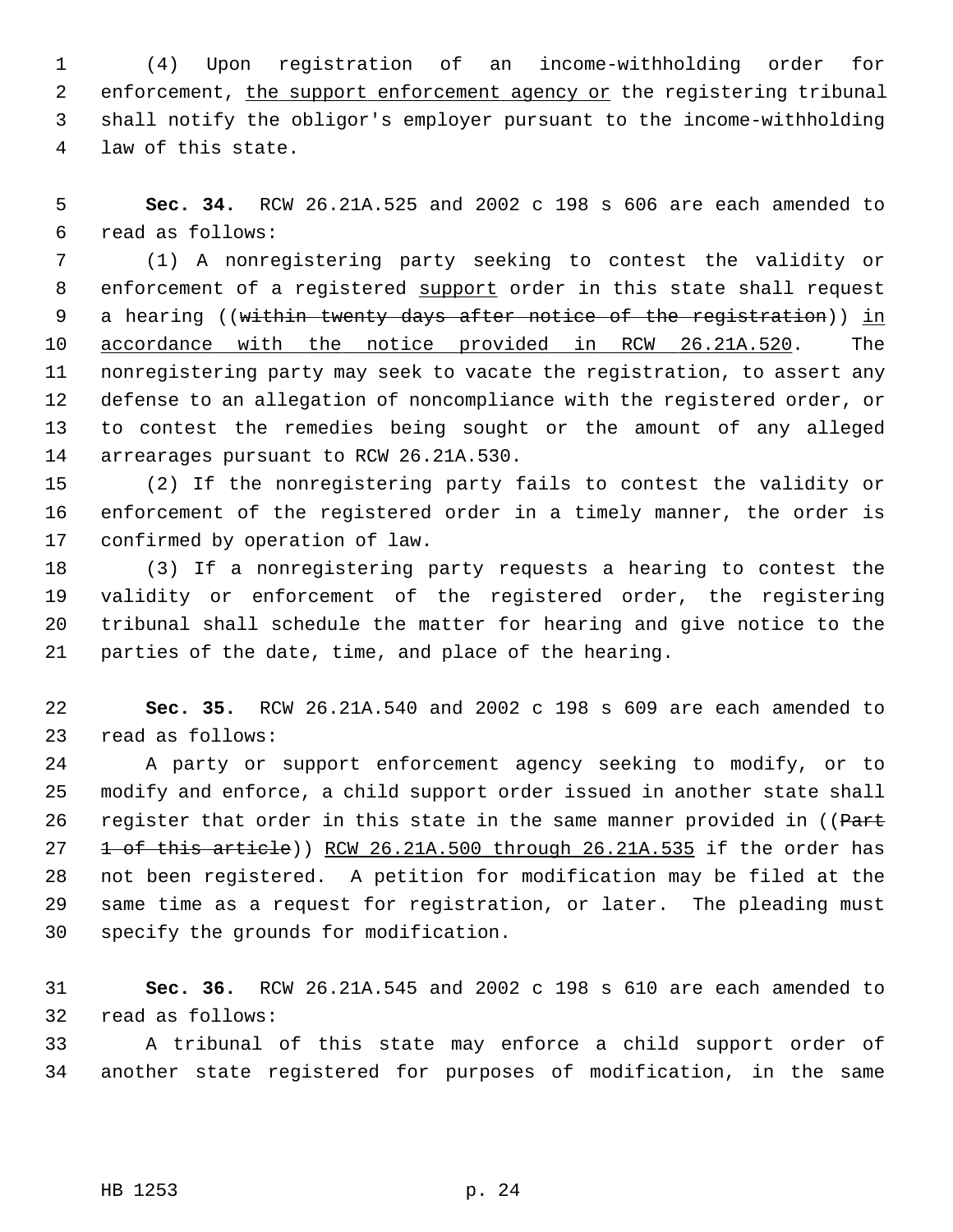1 manner as if the order had been issued by a tribunal of this state, but 2 the registered order may be modified only if the requirements of RCW 3 26.21A.550 or 26.21A.560 have been met.

 4 **Sec. 37.** RCW 26.21A.550 and 2002 c 198 s 611 are each amended to 5 read as follows:

 6 (1) If RCW 26.21A.560 does not apply, ((except as otherwise 7 provided in RCW 26.21A.570,)) upon petition a tribunal of this state 8 may modify a child support order issued in another state which is 9 registered in this state if, after notice and hearing the tribunal 10 finds that:

11 (a) The following requirements are met:

12 (i) Neither the child, nor the obligee who is an individual, 13 ((and)) nor the obligor ((do not)) resides in the issuing state;

14 (ii) A petitioner who is a nonresident of this state seeks 15 modification; and

16 (iii) The respondent is subject to the personal jurisdiction of the 17 tribunal of this state; or

18 (b) This state is ((either the state of)) the residence of the 19 child, or  $((\theta \oplus f))$  a party who is an individual subject to the personal 20 jurisdiction of the tribunal of this state, and all of the parties who 21 are individuals have filed consents in a record in the issuing tribunal 22 for a tribunal of this state to modify the support order and assume 23 continuing, exclusive jurisdiction.

24 (2) Modification of a registered child support order is subject to 25 the same requirements, procedures, and defenses that apply to the 26 modification of an order issued by a tribunal of this state and the 27 order may be enforced and satisfied in the same manner.

28 (3) ((Except as otherwise provided in RCW 26.21A.570,)) A tribunal 29 of this state may not modify any aspect of a child support order that 30 may not be modified under the law of the issuing state, including the 31 duration of the obligation of support. If two or more tribunals have 32 issued child support orders for the same obligor and same child, the 33 order that controls and must be so recognized under RCW 26.21A.130 34 establishes the aspects of the support order ((that)) which are 35 nonmodifiable.

36 (4) In a proceeding to modify a child support order, the law of the 37 state that is determined to have issued the initial controlling order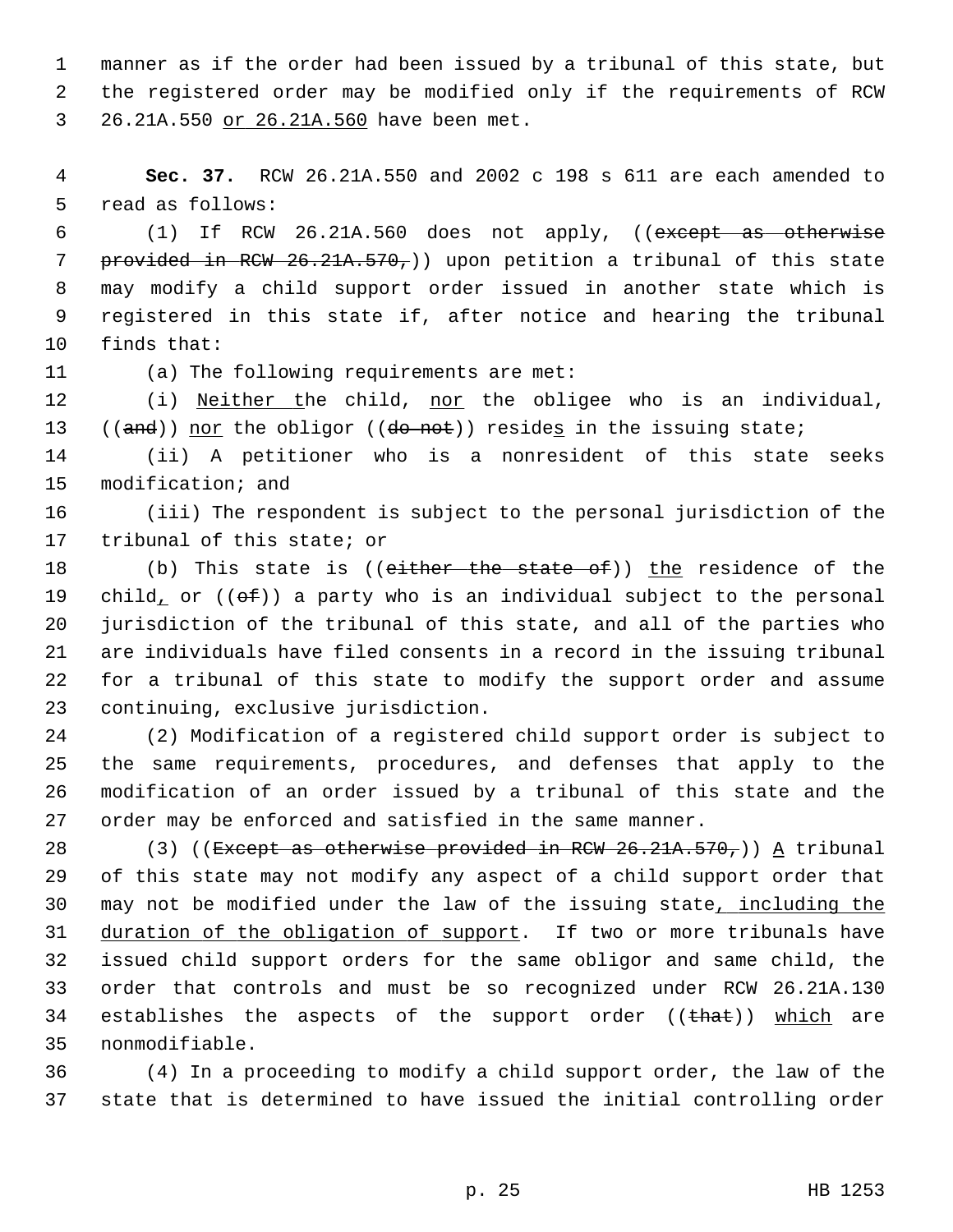1 governs the duration of the obligation of support. The obligor's 2 fulfillment of the duty of support established by that order precludes 3 imposition of a further obligation of support by a tribunal of this 4 state.

 5 (5) On the issuance of an order by a tribunal of this state 6 modifying a child support order issued in another state, the tribunal 7 of this state becomes the tribunal having continuing, exclusive 8 jurisdiction.

 (6) Without regard to the restrictions on modification of a child support order stated in RCW 26.21A.100(2) and this section, a tribunal of this state retains jurisdiction to modify an order issued by a tribunal of this state if:

13 (a) One party resides in another state; and

14 (b) The other party resides outside the United States.

15 **Sec. 38.** RCW 26.21A.570 and 2002 c 198 s 615 are each amended to 16 read as follows:

17 (1) Except as otherwise provided in section 54 of this act, if a 18 foreign country ((or political subdivision that is a state will not or 19 may not modify its order)) lacks or refuses to exercise jurisdiction to 20 modify its child support order pursuant to its laws, a tribunal of this 21 state may assume jurisdiction to modify the child support order and 22 bind all individuals subject to the personal jurisdiction of the 23 tribunal whether or not the consent to modification of a child support 24 order otherwise required of the individual pursuant to RCW 26.21A.550 25 has been given or whether the individual seeking modification is a 26 resident of this state or of the foreign country ((or political 27 subdivision)).

28 (2) An order issued by a tribunal of this state modifying a foreign 29 child support order pursuant to this section is the controlling order.

30 NEW SECTION. **Sec. 39.** A new section is added to chapter 26.21A 31 RCW under the subchapter heading "Article 1" to read as follows:

32 APPLICATION OF CHAPTER TO RESIDENT OF FOREIGN COUNTRY AND FOREIGN 33 SUPPORT PROCEEDING. (1) A tribunal of this state shall apply Articles 34 1 through 6 of this chapter and, as applicable, Article 7 of this 35 chapter, to a support proceeding involving:

36 (a) A foreign support order;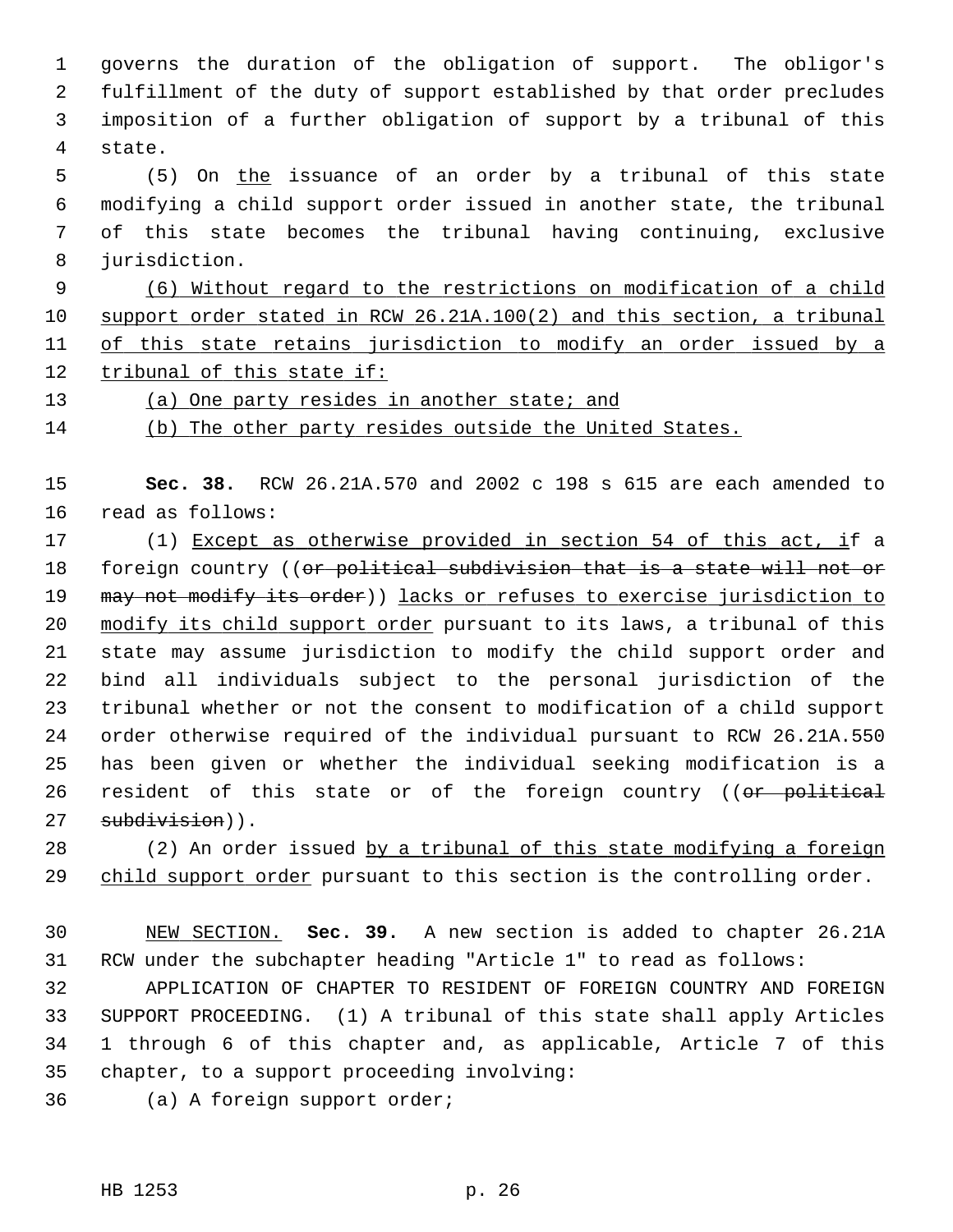- 
- 1 (b) A foreign tribunal; or

2 (c) An obligee, obligor, or child residing in a foreign country.

 3 (2) A tribunal of this state that is requested to recognize and 4 enforce a support order on the basis of comity may apply the procedural 5 and substantive provisions of Articles 1 through 6 of this chapter.

 6 (3) Article 7 of this chapter applies only to a support proceeding 7 subject to the convention. In such a proceeding, if a provision of 8 Article 7 of this chapter is inconsistent with a provision of Articles 9 1 through 6 of this chapter, Article 7 of this chapter controls.

10 NEW SECTION. **Sec. 40.** A new section is added to chapter 26.21A 11 RCW under the subchapter heading "Article 2" to read as follows:

12 DURATION OF PERSONAL JURISDICTION. Personal jurisdiction acquired 13 by a tribunal of this state in a proceeding under this chapter or other 14 law of this state relating to a support order continues as long as a 15 tribunal of this state has continuing, exclusive jurisdiction to modify 16 its order or continuing jurisdiction to enforce its order as provided 17 by RCW 26.21A.120, 26.21A.125, and 26.21A.150.

18 NEW SECTION. **Sec. 41.** A new section is added to chapter 26.21A 19 RCW under the subchapter heading "Article 2" to read as follows:

20 APPLICATION OF CHAPTER TO NONRESIDENT SUBJECT TO PERSONAL 21 JURISDICTION. A tribunal of this state exercising personal 22 jurisdiction over a nonresident in a proceeding under this chapter, 23 under other law of this state relating to a support order, or 24 recognizing a foreign support order may receive evidence from outside 25 this state pursuant to RCW 26.21A.275, communicate with a tribunal 26 outside this state pursuant to RCW 26.21A.280, and obtain discovery 27 through a tribunal outside this state pursuant to RCW 26.21A.285. In 28 all other respects, Articles 3 through 6 of this chapter do not apply 29 and the tribunal shall apply the procedural and substantive law of this 30 state.

31 NEW SECTION. **Sec. 42.** A new section is added to chapter 26.21A 32 RCW under the subchapter heading "Article 4" to read as follows: 33 PROCEEDING TO DETERMINE PARENTAGE. A tribunal of this state 34 authorized to determine parentage of a child may serve as a responding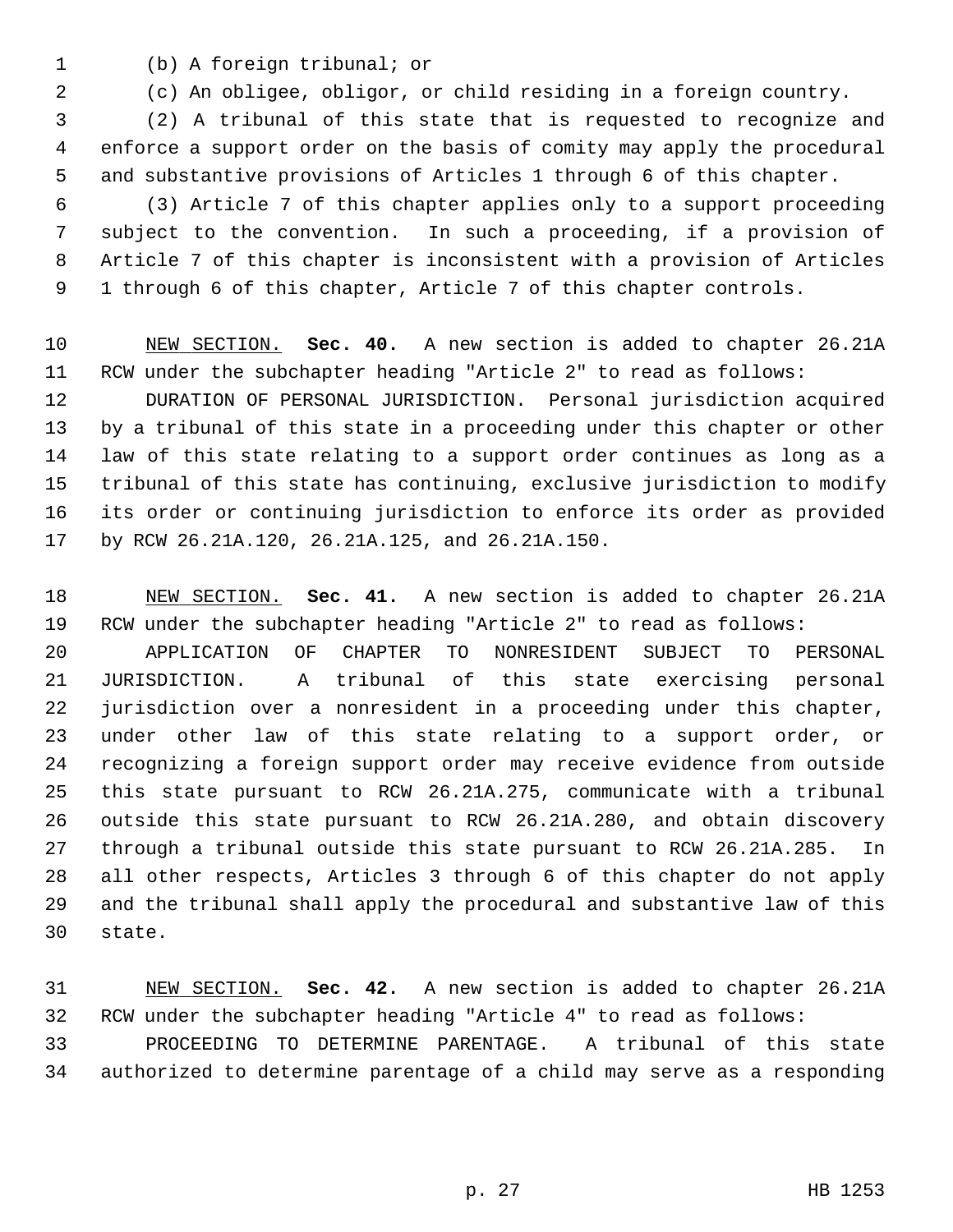1 tribunal in a proceeding to determine parentage brought under this 2 chapter or a law or procedure substantially similar to this chapter.

 3 NEW SECTION. **Sec. 43.** A new section is added to chapter 26.21A 4 RCW to read as follows:

 5 PROCEDURE TO REGISTER CHILD SUPPORT ORDER OF FOREIGN COUNTRY FOR 6 MODIFICATION. A party or support enforcement agency seeking to modify, 7 or to modify and enforce, a foreign child support order not subject to 8 the convention may register that order in this state as provided in RCW 9 26.21A.500 through 26.21A.535 if the order has not been registered. A 10 petition for modification may be filed at the same time as a request 11 for registration or at another time. The petition must specify the 12 grounds for modification.

13 NEW SECTION. **Sec. 44.** DEFINITIONS. In this article:

14 (1) "Application" means a request under the convention by an 15 obligee, obligor, or on behalf of a child, made through a central 16 authority for assistance from another central authority.

17 (2) "Central authority" means the entity designated by a country to 18 perform the functions specified in the convention.

19 (3) "Convention support order" means an order of a tribunal of a 20 foreign country in which the convention is in force with respect to the 21 United States.

22 (4) "Direct request" means a petition filed by an individual in a 23 tribunal of this state in a proceeding involving an obligee, obligor, 24 or child residing outside the United States.

25 (5) "Foreign central authority" means the entity designated by a 26 foreign country in which the convention is in force with respect to the 27 United States to perform the functions specified in the convention.

28 (6) "Foreign support agreement" means an agreement for support in 29 a record, also known as a maintenance arrangement in the convention, 30 that:

31 (a) Is enforceable as a support order in the country of origin;

32 (b) Has been formally drawn up or registered or has been 33 authenticated by or concluded, registered, or filed with a foreign 34 tribunal; and

35 (c) May be reviewed and modified by a foreign tribunal.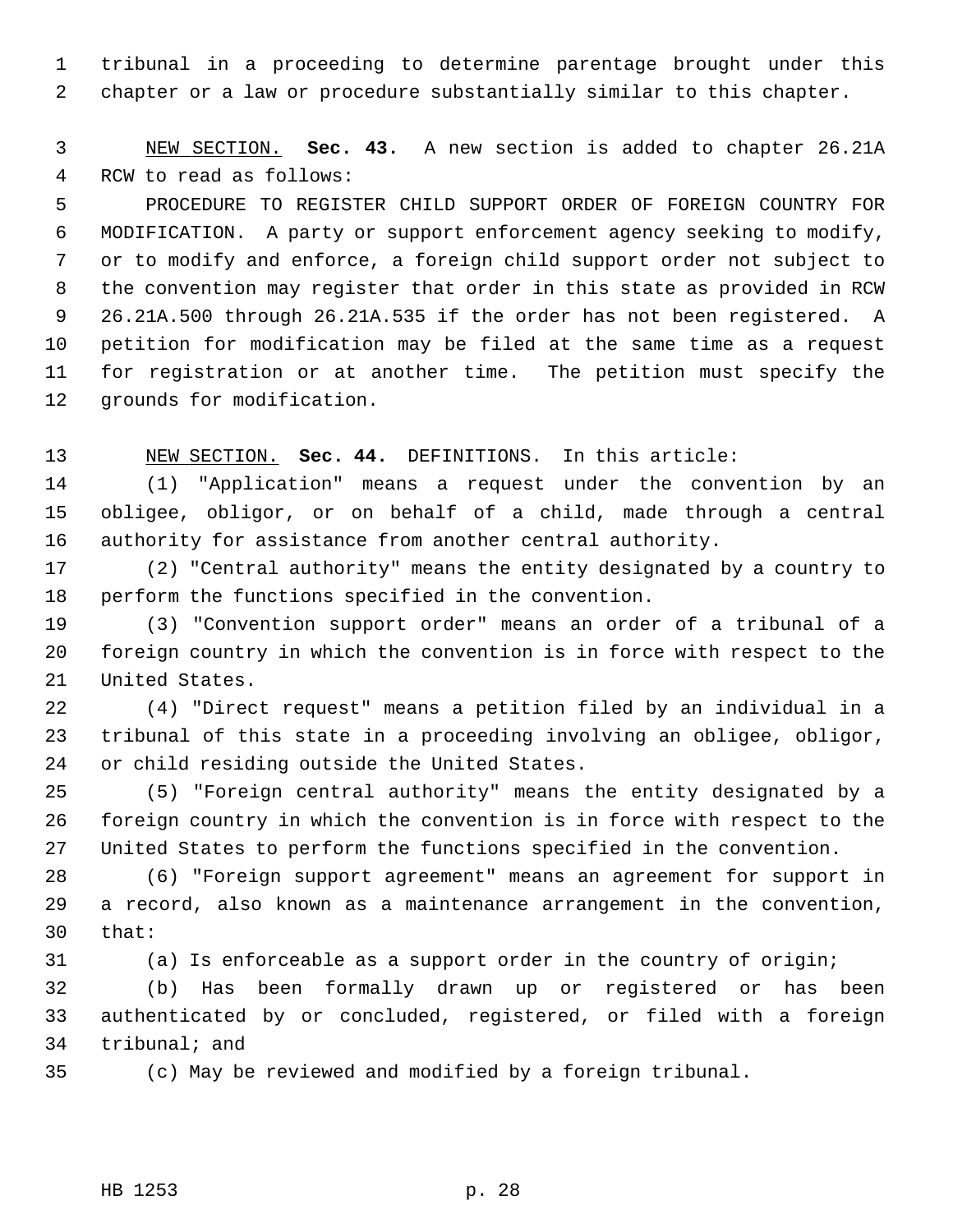1 (7) "United States central authority" means the secretary of the 2 United States department of health and human services.

 3 NEW SECTION. **Sec. 45.** APPLICABILITY. This article applies only 4 to a support proceeding involving a foreign country in which the 5 convention is in force with respect to the United States. In such a 6 proceeding, if a provision of this article is inconsistent with a 7 provision of Articles 1 through 6 of this chapter, this article 8 controls.

 9 NEW SECTION. **Sec. 46.** RELATIONSHIP OF DEPARTMENT OF SOCIAL AND 10 HEALTH SERVICES TO UNITED STATES CENTRAL AUTHORITY. The department of 11 social and health services of this state is recognized as the agency 12 designated by the United States central authority to perform specific 13 functions under the convention.

14 NEW SECTION. **Sec. 47.** INITIATION BY DEPARTMENT OF SOCIAL AND 15 HEALTH SERVICES OF SUPPORT PROCEEDING SUBJECT TO CONVENTION. (1) In a 16 proceeding subject to the convention, the department of social and 17 health services of this state shall:

18 (a) Transmit and receive applications; and

19 (b) Initiate or facilitate the institution of a proceeding 20 regarding an application in a tribunal of this state.

21 (2) The following support proceedings are available to an obligee 22 under the convention:

23 (a) Recognition or recognition and enforcement of a foreign support 24 order;

25 (b) Enforcement of a support order issued or recognized in this 26 state;

27 (c) Establishment of a support order if there is no existing order 28 including, where necessary, determination of parentage;

29 (d) Establishment of a support order if recognition of a foreign 30 support order is refused under section 51 (2), (4), or (9) of this act;

31 (e) Modification of a support order of a tribunal of this state; 32 and

33 (f) Modification of a support order of a tribunal of another state 34 or foreign country.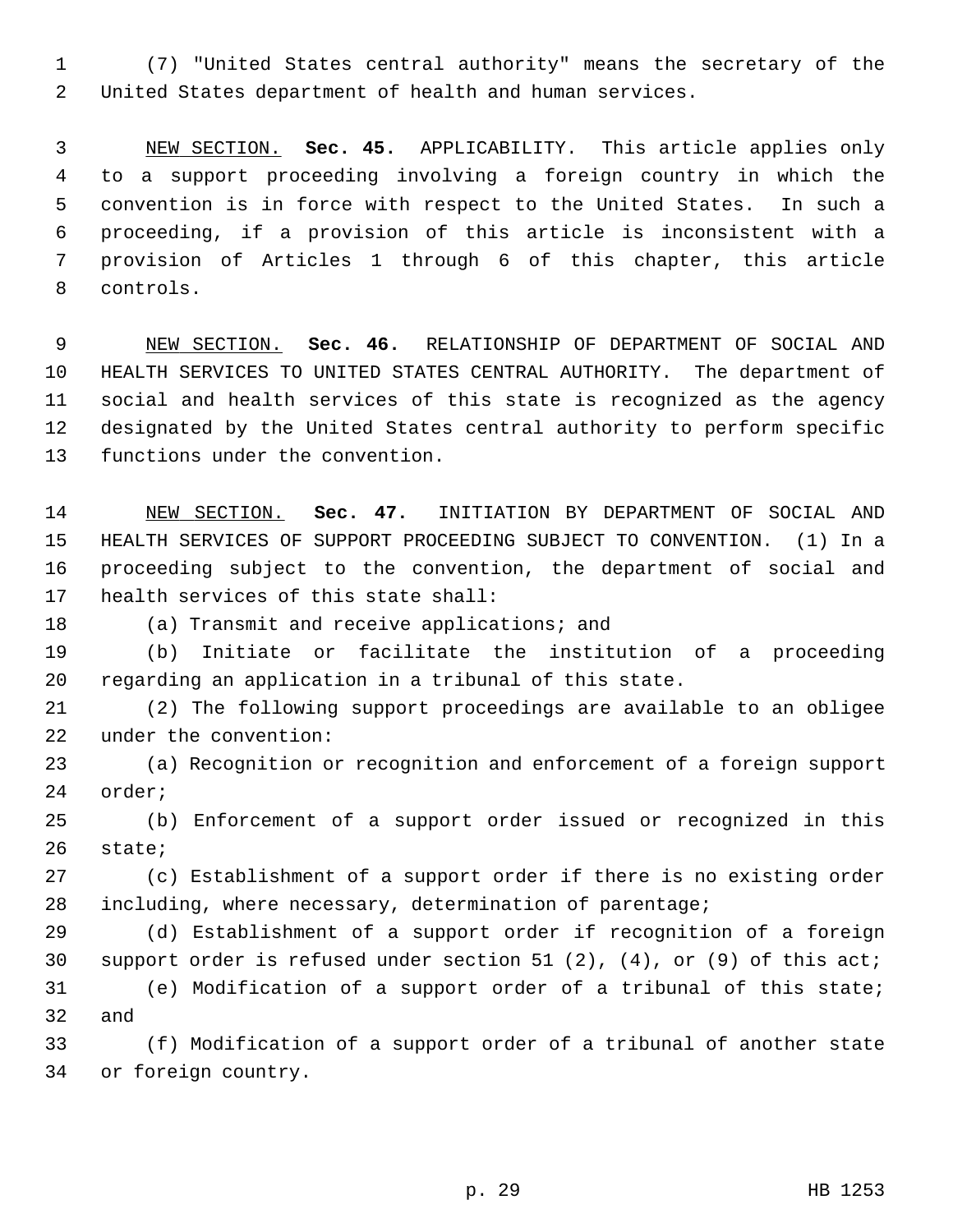1 (3) The following support proceedings are available under the 2 convention to an obligor against whom there is an existing support 3 order:

 4 (a) Recognition of an order suspending or limiting enforcement of 5 an existing support order of a tribunal of this state;

 6 (b) Modification of a support order of a tribunal of this state; 7 and

 8 (c) Modification of a support order of a tribunal of another state 9 or foreign country.

10 (4) A tribunal of this state may not require security, bond, or 11 deposit, however described, to guarantee the payment of costs and 12 expenses in proceedings under the convention.

13 NEW SECTION. **Sec. 48.** DIRECT REQUEST. (1) A petitioner may file 14 a direct request in a tribunal of this state seeking the establishment 15 or modification of a support order or determination of parentage. In 16 such a proceeding, the law of this state applies.

17 (2) A petitioner may file a direct request in a tribunal of this 18 state seeking the recognition and enforcement of a support order or 19 support agreement. In such a proceeding, the provisions of sections 49 20 through 56 of this act apply.

21 (3) In a direct request for recognition and enforcement of a 22 convention support order or foreign support agreement:

23 (a) No security, bond, or deposit shall be required to guarantee 24 the payment of costs and expenses related to the proceedings; and

25 (b) The obligee or obligor, who in the issuing country has 26 benefited from free legal assistance, shall be entitled to benefit, at 27 least to the same extent, from any free legal assistance provided for 28 by the law of this state under the same circumstances.

29 (4) An individual filing directly with a tribunal will not receive 30 assistance from the department of social and health services.

31 (5) Nothing in this article prevents the application of laws of 32 this state that provide simplified, more expeditious rules regarding a 33 direct request for recognition and enforcement of a foreign support 34 order or support agreement.

35 NEW SECTION. **Sec. 49.** REGISTRATION OF CONVENTION SUPPORT ORDER. 36 (1) Except as otherwise provided in this article, a party who is an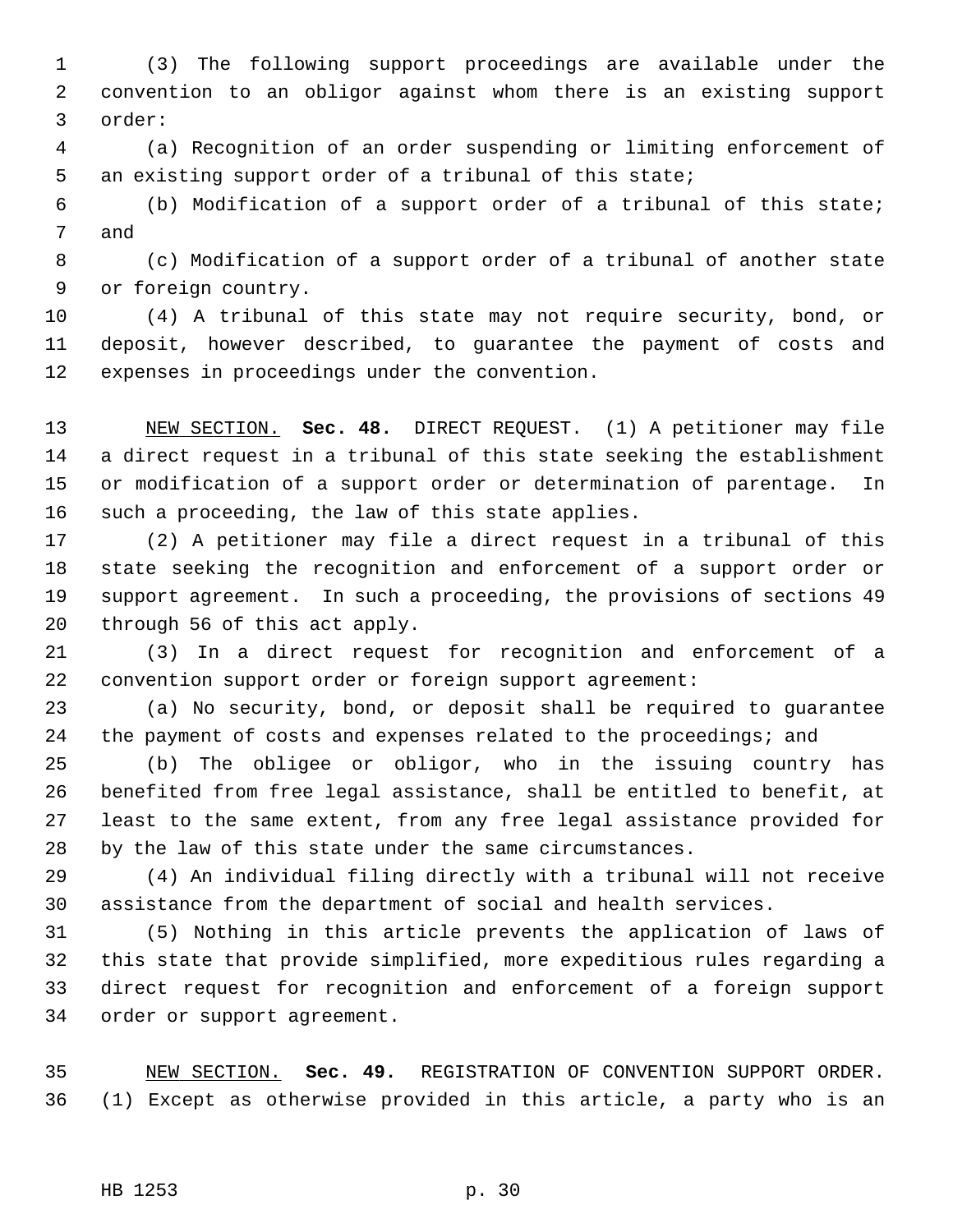1 individual or a support enforcement agency seeking recognition of a 2 convention support order shall register the order in this state as 3 provided in Article 6 of this chapter.

 4 (2) Notwithstanding RCW 26.21A.250 and 26.21A.505(1), a request for 5 registration of a convention support order must be accompanied by:

 6 (a) A complete text of the support order, or an abstract or extract 7 of the support order drawn up by the issuing foreign tribunal, which 8 may be in the form recommended by the Hague conference on private 9 international law;

10 (b) A record stating that the support order is enforceable in the 11 issuing country;

12 (c) If the respondent did not appear and was not represented in the 13 proceedings in the issuing country, a record attesting, as appropriate, 14 either that the respondent had proper notice of the proceedings and an 15 opportunity to be heard or that the respondent had proper notice of the 16 support order and an opportunity to be heard in a challenge or appeal 17 on fact or law before a tribunal;

18 (d) A record showing the amount of arrears, if any, and the date 19 the amount was calculated;

20 (e) A record showing a requirement for automatic adjustment of the 21 amount of support, if any, and the information necessary to make the 22 appropriate calculations; and

23 (f) If necessary, a record showing the extent to which the 24 applicant received free legal assistance in the issuing country.

25 (3) A request for registration of a convention support order may 26 seek recognition and partial enforcement of the order.

27 (4) A tribunal of this state may vacate the registration of a 28 convention support order on its own motion, without the filing of a 29 contest under section 50 of this act, only if the tribunal finds that 30 recognition and enforcement of the order would be manifestly 31 incompatible with public policy.

32 (5) The tribunal shall promptly notify the parties of the 33 registration or the order vacating the registration of a convention 34 support order.

35 NEW SECTION. **Sec. 50.** CONTEST OF REGISTERED CONVENTION SUPPORT 36 ORDER. (1) Except as otherwise provided in this article, RCW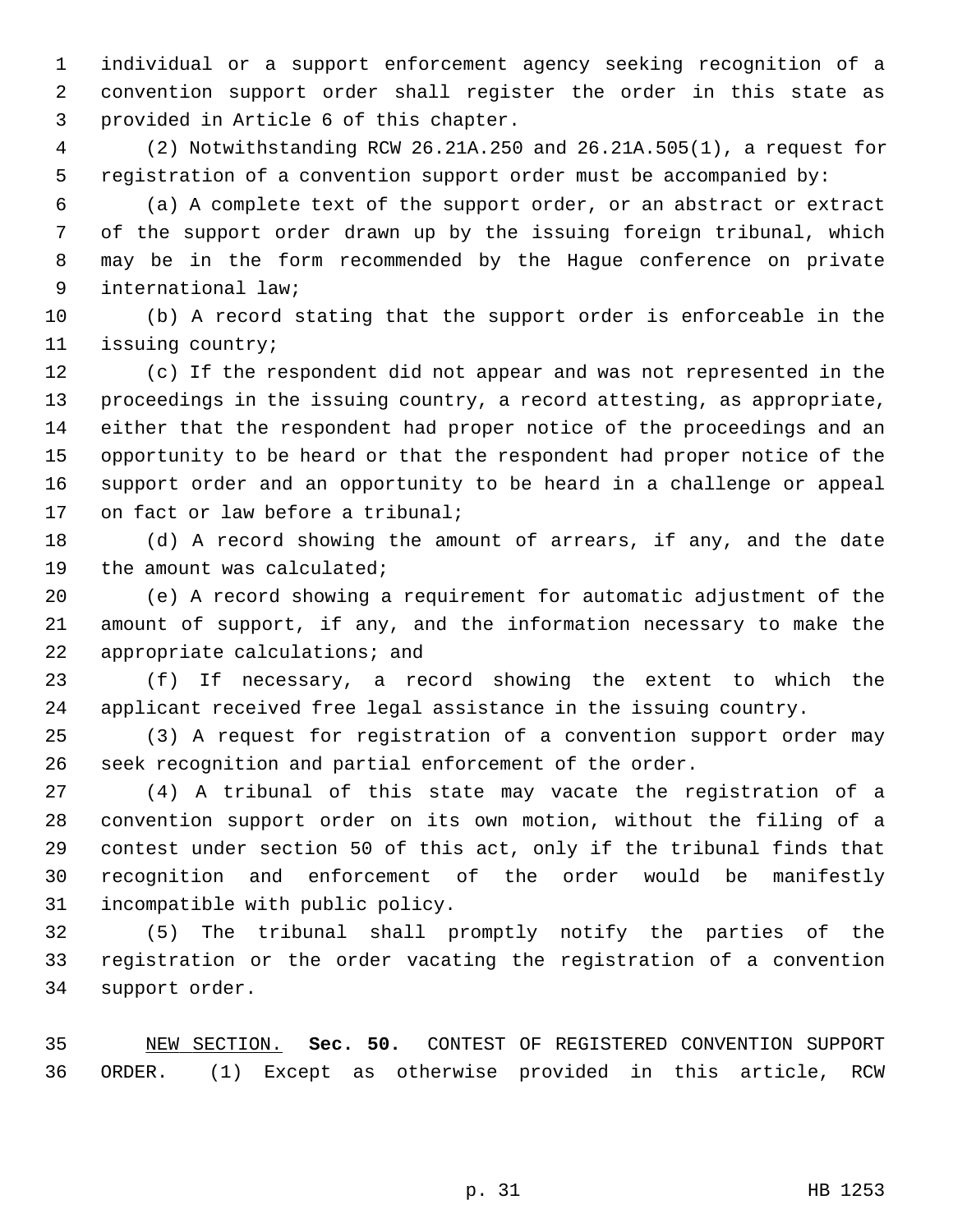1 26.21A.520 through 26.21A.535 apply to a contest of a registered 2 convention support order.

 3 (2) A party contesting a registered convention support order must 4 file a contest within thirty days after notice of the registration 5 unless the contesting party does not reside in the United States, in 6 which case the contest must be filed within sixty days after notice.

 7 (3) If the nonregistering party fails to contest the registered 8 convention support order in a timely manner, the order is enforceable 9 by operation of law.

10 (4) A contest of a registered convention support order may be based 11 only on grounds set forth in section 51 of this act, and the contesting 12 party bears the burden of proof.

13 (5) In a contest of a registered convention support order, a 14 tribunal of this state:

15 (a) Is bound by the findings of fact on which the foreign tribunal 16 based its jurisdiction; and

17 (b) May not review the merits of the support order.

18 (6) A tribunal of this state deciding a contest of a registered 19 convention support order shall promptly notify the parties of its 20 decision.

21 (7) An appeal, if any, does not stay the enforcement of a 22 convention support order unless there are exceptional circumstances.

23 NEW SECTION. **Sec. 51.** REFUSAL OF RECOGNITION AND ENFORCEMENT OF 24 REGISTERED CONVENTION SUPPORT ORDER. A tribunal of this state may 25 refuse recognition and enforcement of a registered convention support 26 order only on the following grounds:

27 (1) Recognition and enforcement of the order is manifestly 28 incompatible with public policy or with minimum standards of due 29 process, including notice and an opportunity to be heard;

30 (2) The issuing tribunal lacked personal jurisdiction consistent 31 with RCW 26.21A.100;

32 (3) The order is not enforceable in the issuing country;

33 (4) The order was obtained by fraud in connection with a matter of 34 procedure;

35 (5) A record transmitted in accordance with section 49 of this act 36 lacks authenticity or integrity;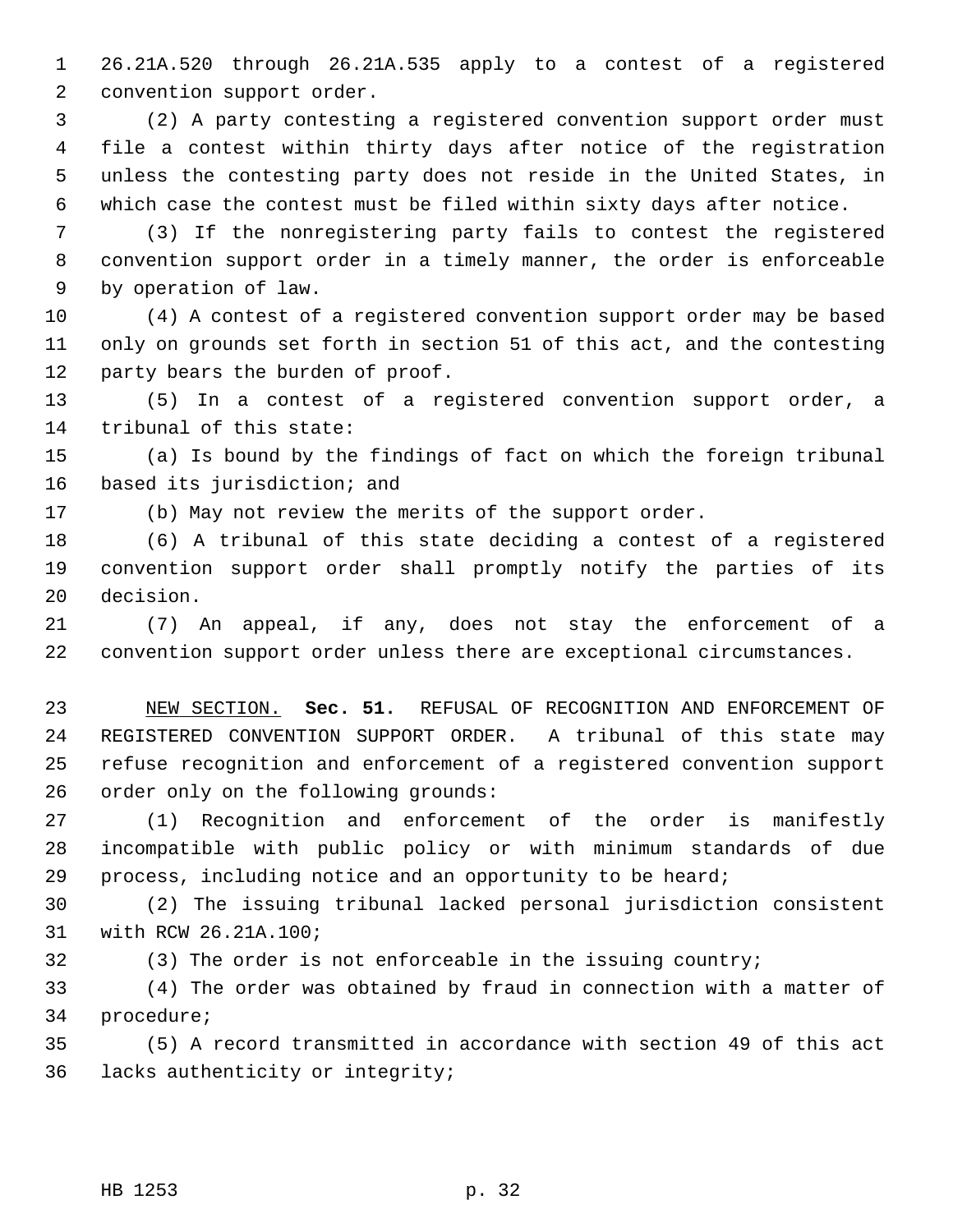1 (6) A proceeding between the same parties and having the same 2 purpose is pending before a tribunal of this state and that proceeding 3 was the first to be filed;

 4 (7) The order is incompatible with a more recent support order 5 involving the same parties and having the same purpose if the more 6 recent support order is entitled to recognition and enforcement in this 7 state;

 8 (8) Payment, to the extent alleged arrears have been paid in whole 9 or in part;

10 (9) In a case in which the respondent neither appeared nor was 11 represented in the proceeding in the issuing foreign country when the 12 law of that country:

13 (a) Provides for prior notice of proceedings, the respondent did 14 not have proper notice of the proceedings and an opportunity to be 15 heard; or

16 (b) Does not provide for prior notice of the proceedings, the 17 respondent did not have proper notice of the order and an opportunity 18 to be heard in a challenge or appeal on fact or law before a tribunal; 19 or

20 (10) The order was made in violation of section 54 of this act.

21 NEW SECTION. **Sec. 52.** PARTIAL ENFORCEMENT--NEW SUPPORT ORDER. 22 (1) If a tribunal of this state may not recognize and enforce the whole 23 of a convention support order, it shall enforce any severable part of 24 the order. An application or direct request may seek recognition and 25 partial enforcement of a convention support order.

26 (2) If a tribunal of this state may not recognize a convention 27 support order under section 51 (2), (4), or (9) of this act:

28 (a) The tribunal may not dismiss the proceeding without allowing a 29 reasonable time for a party to request the establishment of a new 30 support order;

31 (b) The department of social and health services shall take all 32 appropriate measures to request a child support order for the obligee 33 if the application for recognition and enforcement was received under 34 section 47 of this act.

35 NEW SECTION. **Sec. 53.** FOREIGN SUPPORT AGREEMENT. (1) Except as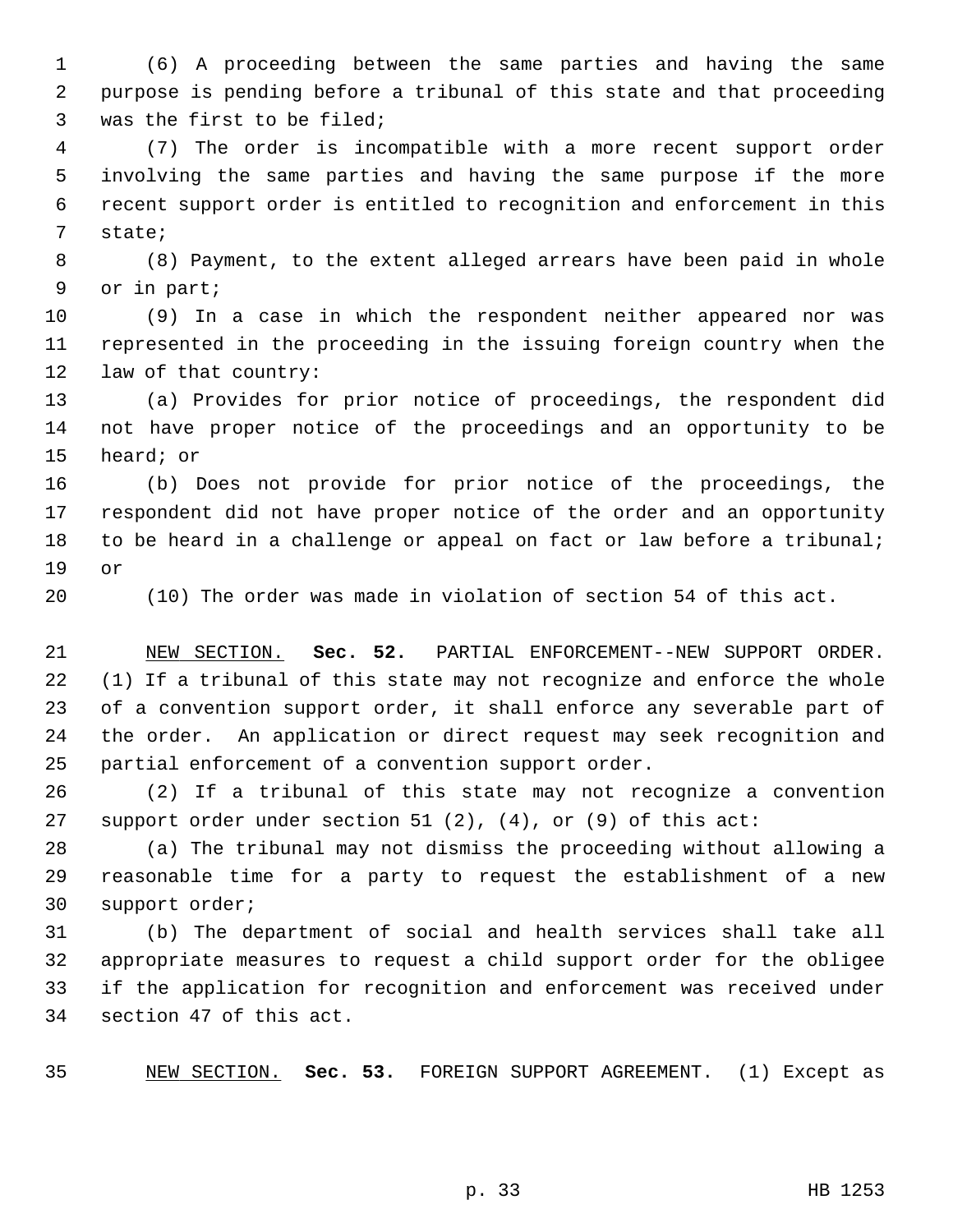1 provided in subsections (3) and (4) of this section, a tribunal of this 2 state shall recognize and enforce a foreign support agreement 3 registered in this state.

 4 (2) An application or direct request for recognition and 5 enforcement of a foreign support agreement shall be accompanied by:

6 (a) A complete text of the foreign support agreement; and

 7 (b) A record stating that the foreign support agreement is 8 enforceable as a decision in the issuing country.

 9 (3) A tribunal of this state may vacate the registration of a 10 foreign support agreement only if, acting on its own motion, the 11 tribunal finds that recognition and enforcement would be manifestly 12 incompatible with public policy.

13 (4) In a contest of a foreign support agreement, a tribunal of this 14 state may refuse recognition and enforcement of the agreement if it 15 finds:

16 (a) Recognition and enforcement of the agreement is manifestly 17 incompatible with public policy;

18 (b) The agreement was obtained by fraud or falsification;

19 (c) The agreement is incompatible with a support order involving 20 the same parties and having the same purpose, either in this state, 21 another state, or a foreign country if the support order is entitled to 22 recognition in this state; or

23 (d) The record submitted under subsection (2) of this section lacks 24 authenticity or integrity.

25 (5) A proceeding for recognition and enforcement of a foreign 26 support agreement shall be suspended during the pendency of a challenge 27 to the agreement before a tribunal of another state or foreign country.

28 NEW SECTION. **Sec. 54.** MODIFICATION OF CHILD SUPPORT ORDER SUBJECT 29 TO CONVENTION. (1) A tribunal of this state may not modify a child 30 support order subject to the convention if the obligee remains a 31 resident of the foreign country where the support order was issued 32 unless:

33 (a) The obligee submits to the jurisdiction of a tribunal of this 34 state, either expressly or by defending on the merits of the case 35 without objecting to the jurisdiction at the first available 36 opportunity; or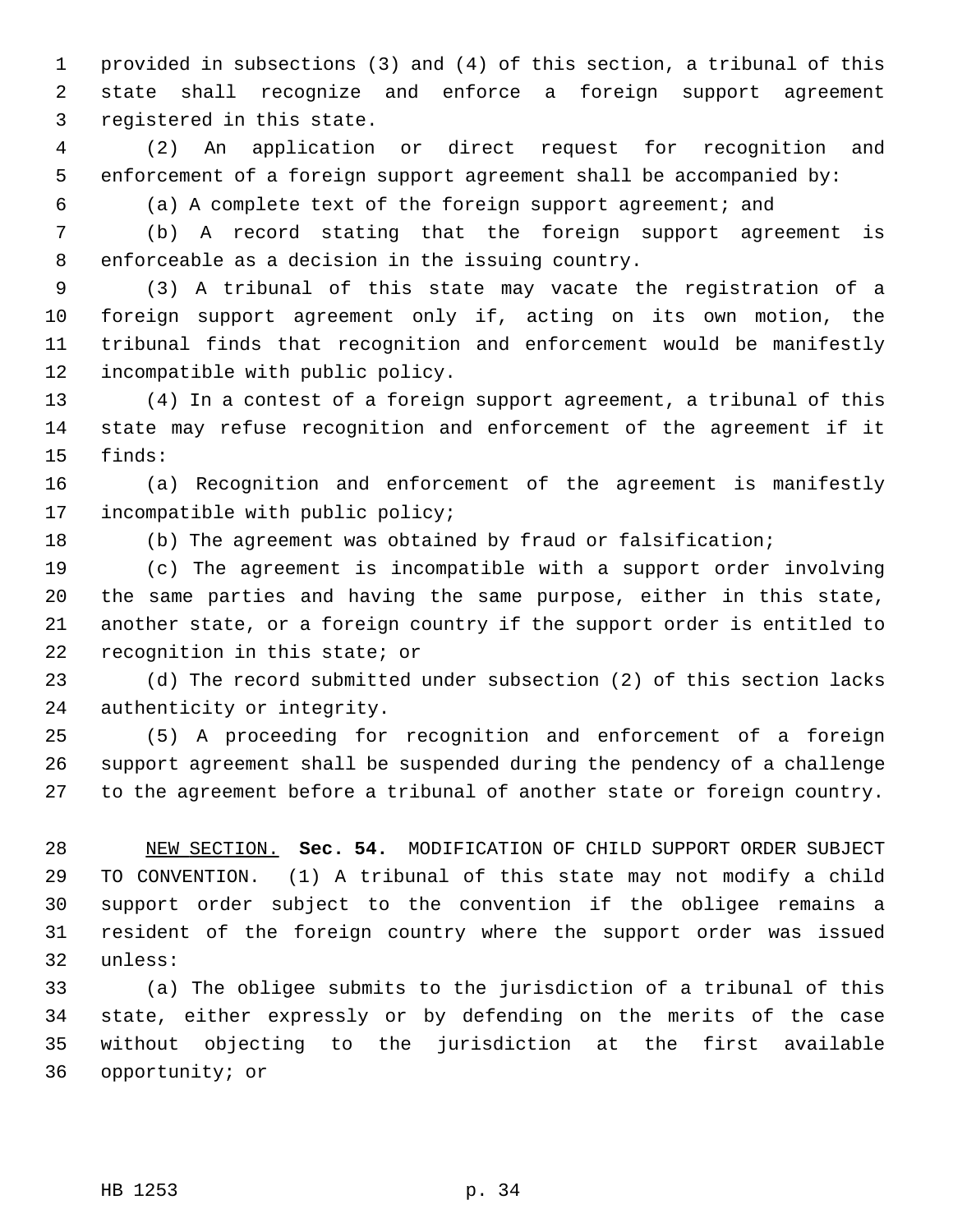1 (b) The foreign tribunal lacks or refuses to exercise jurisdiction 2 to modify its support order or issue a new support order.

 3 (2) If a tribunal of this state may not modify the child support 4 order subject to the convention because the order may not be recognized 5 in this state, the provisions of section 52(2)(a) of this act apply.

 6 NEW SECTION. **Sec. 55.** PERSONAL INFORMATION--LIMIT ON USE. 7 Personal information gathered or transmitted under this article may be 8 used only for the purposes for which it was gathered or transmitted.

 9 NEW SECTION. **Sec. 56.** ENGLISH TRANSLATION REQUIRED. A record 10 filed with a tribunal of this state under this article must be in the 11 original language and, if necessary, must be accompanied by an English 12 translation.

13 NEW SECTION. **Sec. 57.** The following acts or parts of acts are 14 each repealed:

15 (1) RCW 26.21A.105 (Procedure when exercising jurisdiction over 16 nonresident) and 2002 c 198 s 202; and

17 (2) RCW 26.21A.145 (Continuing, exclusive jurisdiction over 18 nonresident party) and 2002 c 198 s 210.

19 NEW SECTION. **Sec. 58.** A new section is added to chapter 26.21A 20 RCW under the subchapter heading "Article 9" to read as follows:

21 APPLICATION. This act applies to a proceeding commenced on or 22 after the effective date of this section to establish a support order 23 or determine parentage or to register, recognize, enforce, or modify a 24 prior order or agreement, whether issued or entered into before, on, or 25 after the effective date of this section.

26 NEW SECTION. **Sec. 59.** RCW 26.21A.570 and section 43 of this act 27 are to be codified under the subchapter heading "Article 6" of chapter 28 26.21A RCW under the subheading:

## 29 **"PART 4**

30 **REGISTRATION AND MODIFICATION OF FOREIGN CHILD SUPPORT ORDER"**